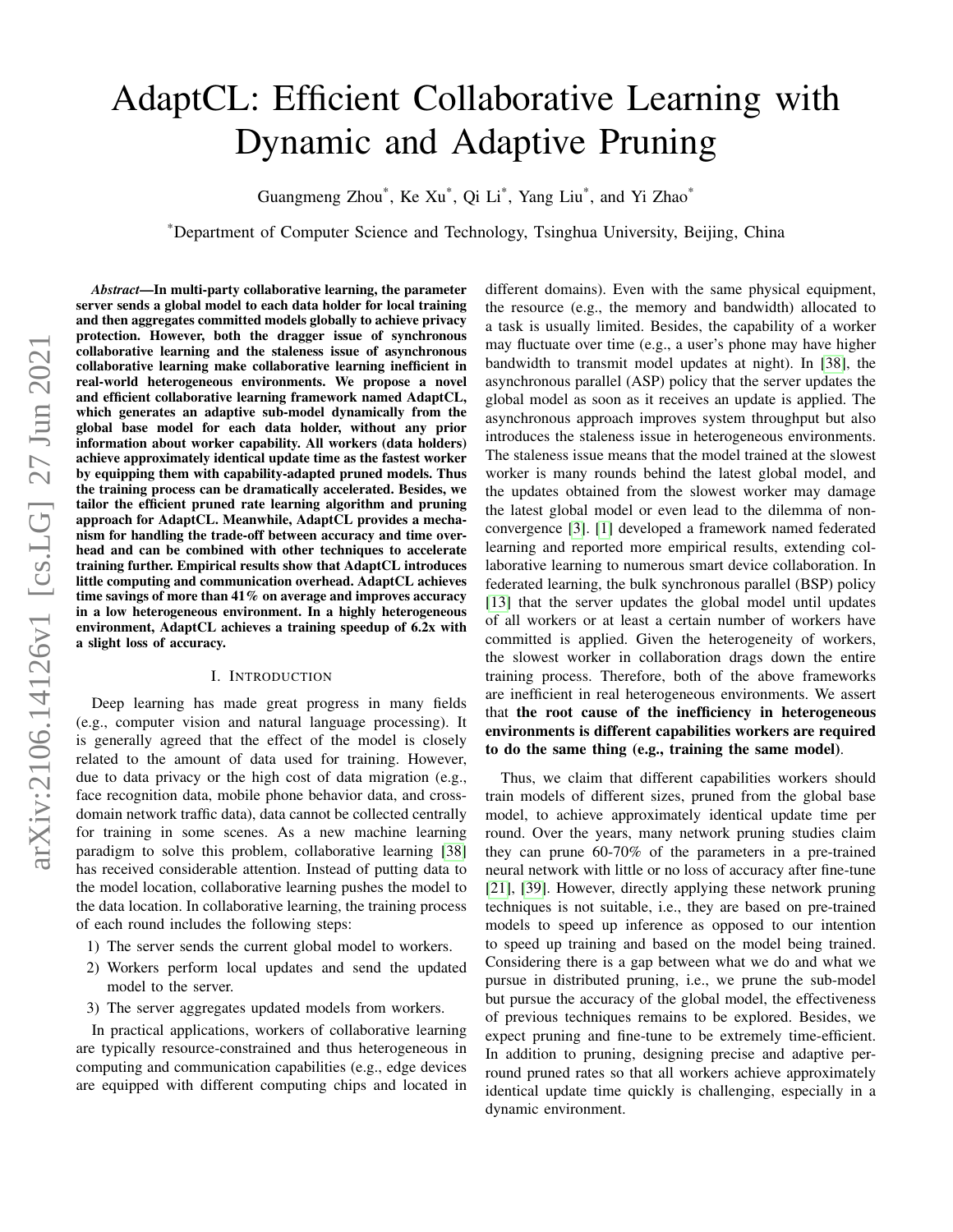In this paper, we propose a novel and efficient synchronous collaborative learning framework named AdaptCL, which generates an adaptive sparse sub-model dynamically from the global base model for each data holder, based on their computing and communication capabilities. By equipping different capabilities workers with adaptive size models, worker update time (including local training and communication time) is adaptively adjusted. Thus all workers achieve approximately identical update time as the fastest worker. In this way, AdaptCL achieves over-asynchronous efficiency using the synchronous approach and avoid the staleness issue.

Specifically, the server takes the worker's update time per round to characterize its capabilities and dynamically builds personalized modeling of the worker from data collected on model retention ratio and corresponding update time. When reaching the pruning round, the server sets the adaptive pruned rate for each worker with the shortest update time as the target. Then worker prunes and reconfigures the local model according to the pruned rate.

We conduct extensive experiments on CIFAR10, CIFAR100, and Tiny-ImageNet with VGG16 and ResNet50 models and take Non-IID (independent and identically distributed) cases into account. Compared with synchronous and asynchronous federated learning, AdaptCL demonstrates its efficiency. AdaptCL achieves time savings of more than 41% on average in a low heterogeneous environment and improves accuracy. In a highly heterogeneous environment, AdaptCL achieves a training speedup of 6.2x with a slight loss of accuracy. Also, AdaptCL provides controlling parameters that can do accuracy and training time trade-offs. Besides, AdaptCL can be combined with other approaches to achieve higher speedups.

To summarize, we make the following contributions:

- To the best of our knowledge, we are the first to leverage dynamic and adaptive sub-models to solve the dragger issue of synchronization caused by the worker capacity heterogeneity.
- We propose an efficient collaborative learning framework *AdaptCL*, which performs distributed pruning for participating workers to speed up the entire training process while maintaining satisfactory accuracy.
- We propose a dynamic and adaptive pruned rate learning method that enables each worker's update time to quickly achieve identical without any prior capability-related information.
- We discover and understand the pruning principles in distributed pruning and tailor a novel and efficient pruning method *CIG-BNscalor* for distributed pruning.
- Extensive experiments show that AdaptCL exhibits efficiency in various data-model settings and different degrees of heterogeneous environments.

## II. RELATED WORK

# <span id="page-1-0"></span>*A. Network Pruning*

Network pruning is based on the premise that deep neural networks are over-parameterized, and thus proper pruning can cut off a large number of parameters to accelerate model inference while maintaining accuracy. Network pruning consists of three stages: training, pruning, and fine-tune. According to the pruned object, network pruning can be divided into nonstructural pruning, which only cuts off weights, and structural pruning, which cuts off units such as neurons and filters. However, non-structural pruning can only achieve inference acceleration on specialized software [\[16\]](#page-7-4) or hardware [\[15\]](#page-7-5), while structural pruning has no such limitations and thus it is getting more attention.

There are two critical points with structural pruning: how to prune and how much to prune. For the first one, structural pruning usually cuts off units of low importance predefined, such as the percentage of zero activation [\[17\]](#page-7-6), the  $\ell$ 1-norm [\[18\]](#page-7-7), the mean of product of first-order gradient and weight [\[19\]](#page-7-8), the scaling factor of Batch normalization (BN) layer [\[26\]](#page-7-9), the distance from the geometric median of filters of same layer [\[20\]](#page-7-10), the rank of feature map [\[21\]](#page-7-3), or the importance indicators introduced in training [\[23\]](#page-7-11)–[\[25\]](#page-7-12). For the second one, different network layers express different semantics [\[28\]](#page-7-13) and have different sensitivities to parameter pruning [\[27\]](#page-7-14), so the pruned rate per layer should be different for a given pruning budget. [\[19\]](#page-7-8), [\[23\]](#page-7-11), [\[30\]](#page-7-15) try to get global rank for all filters, and [\[29\]](#page-7-16) proposes to learn pruning thresholds for different layers. Besides, there is some research concerned with changing prune from unidirectional to dynamic. [\[31\]](#page-7-17), [\[32\]](#page-7-18) continue updating the pruned filters during training so that they can be reactivated later.

However, directly applying these techniques is not suitable—they are based on pre-trained models to speed up inference as opposed to our intention to speed up training and based on the model being trained. While some ideas could be adapted, we expect the pruning and fine-tune to be extremely time-efficient and can be done early in the training process, which is not considered in previous works.

### <span id="page-1-1"></span>*B. Efficient Collaborative Learning*

Collaborative learning, a new machine learning paradigm, is closely related to distributed machine learning. However, the relatively lower level of trust and a higher degree of heterogeneity between workers make collaborative learning more problematic in terms of security, privacy, efficiency, optimization, etc. We focus on the fundamental issue, i.e., efficiency in this paper and divide the causes of inefficient training into local and global causes. The local cause is that the model is too large, leading to extremely time-consuming model training and transmission. The global cause is the heterogeneity between workers, leading to the presence of draggers.

Local cause. To speed up model transmission, gradient quantization and sparsification are extensively studied. Gradient quantization is achieved by quantizing the gradients to low-precision values [\[10\]](#page-7-19). Gradient sparsification is usually done by selecting significant parameters to transmit [\[4\]](#page-7-20), [\[5\]](#page-7-21), [\[11\]](#page-7-22) or adding constraints to get a sparse model [\[6\]](#page-7-23). In addition to reducing transmitted parameters to speed up single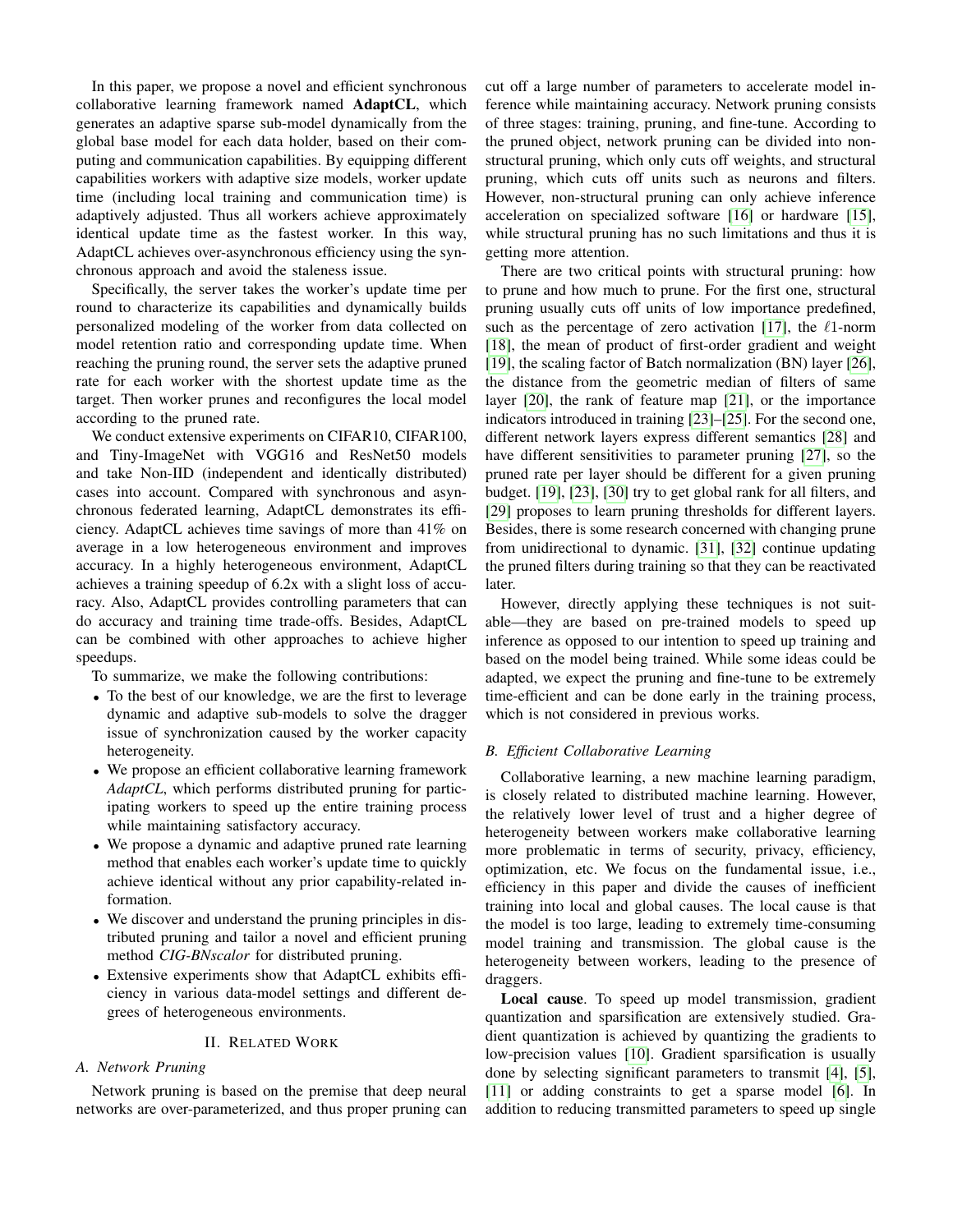| T                                                    | Number of communication rounds                                |
|------------------------------------------------------|---------------------------------------------------------------|
| W                                                    | Number of workers                                             |
| E                                                    | Number of local training epochs                               |
| H                                                    | Heterogeneity                                                 |
| $D_w$                                                | Data of worker $w$                                            |
| $\overset{\theta_g^t}{\underset{H_w^t}{\theta_w^t}}$ | Parameters of global model at round t                         |
|                                                      | Parameters of worker $w$ 's model at round t                  |
|                                                      | Unit indexes of worker $w$ 's sub-model corresponding to the  |
|                                                      | global model at round t                                       |
| $P^t_w$<br>$\phi^t_w$<br>$PI$                        | Pruned rate of worker $w$ at round t                          |
|                                                      | Update time of worker $w$ at round t                          |
|                                                      | Pruned interval                                               |
| β                                                    | Ratio of the first training part                              |
| $\gamma$                                             | Model retention ratio                                         |
| $\gamma_{min}$                                       | Minimum model retention ratio set for pruning                 |
| $\rho_{min}$                                         | Minimum pruned rate set for pruning                           |
| $\rho_{max}$                                         | Maximum pruned rate set for pruning                           |
| $\alpha$                                             | Initial coefficients on update time and model retention ratio |
|                                                      | set for pruning                                               |
| $\sigma$                                             | Ratio of the longest update time to the shortest update time  |
|                                                      | set in Exp (experiment)                                       |
| $B_{max}$                                            | Bandwidth of the fastest worker set in Exp                    |

TABLE I SUMMARY OF MAIN NOTATIONS.

<span id="page-2-0"></span>transmission, efficiency can also be improved by adjusting the frequency of parameter aggregation [\[12\]](#page-7-24). In contrast, little research has been done on speed up training. Adopting lightweight networks may be a viable approach, such as MobileNet [\[7\]](#page-7-25) and ShuffleNet [\[8\]](#page-7-26), [\[9\]](#page-7-27). Network pruning can speed up model transmission, but almost all network pruning studies cannot speed up training because they retain the original dense model during pruning. [\[22\]](#page-7-28) solve the problem by reconfiguring the model into smaller models during pruning. We draw on the idea of reconfiguration to speed up, but we are different in three aspects: 1) AdaptCL is a distributed pruning framework, pursuing global model accuracy. 2) Our prune budget is inter-workers varying and dynamic, derived from an external factor of training, i.e., worker update time, not on the parameter's threshold. Thus we are more challenging to recover model accuracy. 3)We consider the Non-IID data problem in distributed training.

Global cause. Except for BSP and ASP, other server synchronization policies have been extensively studied. The stale synchronous parallel (SSP) policy [\[55\]](#page-8-2), [\[56\]](#page-8-3) is a tradeoff between BSP and ASP, in which when the fastest worker is ahead of the slowest worker by predefined threshold s rounds, the fastest worker needs to stop and wait. [\[14\]](#page-7-29) develops a unified synchronization policy framework that can cover BSP, ASP, and SSP by designing the collection of active workers of the next round, and then uses reinforcement learning to learn the collection to minimize the total time cost. However, these ways are still doing trade-off between BSP and ASP. Instead of doing a trade-off, we start with BSP and solve the dragger issue by giving workers different size models to make update time close to the same.

Before elaborating on our framework, we summarize the main notations in this paper in Tab. [I.](#page-2-0)



<span id="page-2-1"></span>Fig. 1. AdaptCL process: the cloud server keeps issuing pruned rates to resize workers' models during training until all workers have the same update time.  $t_1$ ,  $t_2$  and  $t_3$  represent the update time of the above three workers, respectively.

<span id="page-2-2"></span>Algorithm 1 AdaptCL: Collaborative Learning with Dynamic and Adaptive Pruning

# Server:

- 1: for each round  $t = 1, ..., T$  do
- 2: while not receiving all updates do
- 3: Server receives  $\theta_w^t$ ,  $I_w^t$  from worker w,
- 4: and calculate worker w' update time  $\phi_w^t$
- 5:  $\theta_g^t \leftarrow \text{ModelAggregate}(\theta_1^t, \theta_2^t, \dots, \theta_W^t)$
- 6: if it is pruning round then
- 7: Obtain  $\{P_1^{t+1},..., P_W^{t+1}\}$  with Algorithm [2](#page-3-0)
- 8: **for** each worker  $w = 1, ..., W$  do
- 
- 9:  $\theta_w^{t+1} \leftarrow \theta_g^t \odot I_w^t$ <br>
10: Server send  $\theta_w^{t+1}$  and  $P_w^{t+1}$  to worker w

#### Worker:

1: Worker w receives  $\theta_w^{t+1}$  and  $P_w^{t+1}$  from server 2:  $\theta_w^{t+1} \leftarrow$  SparseTrain( $\beta E, \theta_w^{t+1}, D_w$ ) 3: if  $P_{w}^{t+1} > 0$  then 4:  $mask \leftarrow$  NetworkPrune $(P_w^{t+1})$ 5:  $\theta_{w}^{t+1}, I_{w}^{t+1} \leftarrow$  NetworkReconfigure $(\theta_{w}^{t+1}, \text{mask})$ 6: else 7:  $I_w^{t+1} \leftarrow I_w^t$ 8:  $\theta_w^{t+1} \leftarrow$  SparseTrain( $(1 - \beta)E, \theta_w^{t+1}, D_w$ ) 9: Worker w send  $\theta_w^{t+1}$  and  $I_w^{t+1}$  to server

## III. ADAPTCL

In this section, we overview our framework AdaptCL firstly, then elaborate on the critical components of the framework, including how to do model training and aggregating, how to prune, and how to determine pruned rates derived from worker update time.

#### *A. Overview*

The process of AdaptCL is shown in Fig. [1.](#page-2-1) When training begins, the cloud parameter server distributes the same model to each worker conservatively since workers' capabilities are unknown. After obtaining the worker capability signal, i.e., the update time, the server generates an adaptive pruned rate for each worker through the designed pruned rate learning algorithm. The worker receives the pruned rate and then prunes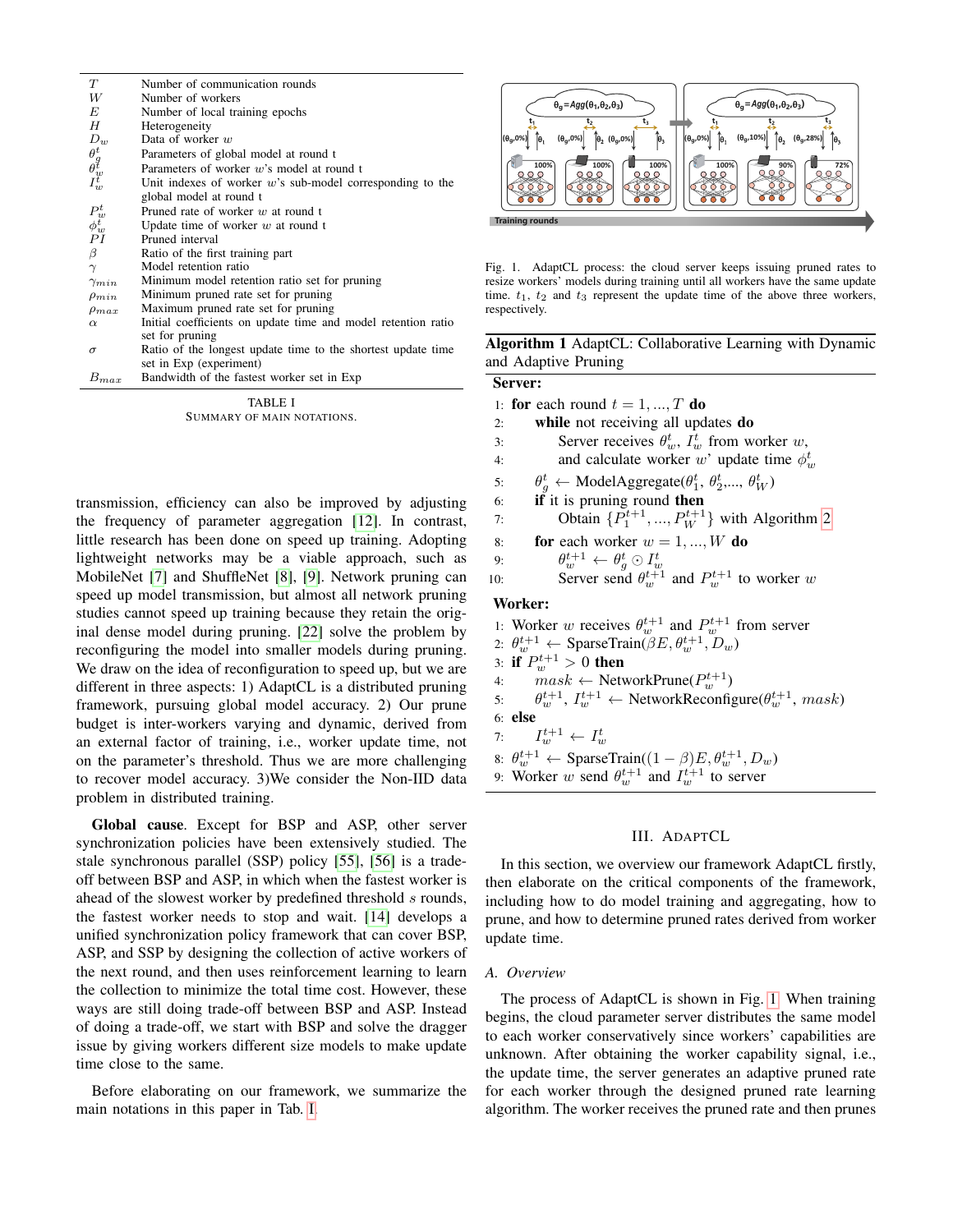its model locally. The whole process proceeds dynamically with training until the update time tends to identical.

The pseudo-code of the framework is shown in Algorithm [1.](#page-2-2) AdaptCL consists of two types of participants, server and worker. On the server-side, we adopt the synchronous approach that the server starts aggregating until all workers' updates are received as in federated learning [\[1\]](#page-7-1). If the pruned round arrives, the pruned rate learning algorithm [2](#page-3-0) is used to get the pruned rate for each worker. Finally, the server obtains the parameters of the worker's sub-model by  $\theta_g^t \odot I_w^t$ , and sends the parameters and pruned rate to the worker. On the worker-side, the worker trains part of the epochs after receiving parameters. If pruning is not needed, the worker continues training the other part of the epochs on the previous model. When pruning is required, we first follow a specific pruning pattern to cut units, then build and initialize the submodel with the previous weights, and finally update the local model's global index corresponding to the global model. In the end, the parameters and global index of the current model are sent to the server. It is worth noting that, compared to federated learning, the content of the communication is only more model's global index as well as pruned rate, which introduces little communication overhead.

## <span id="page-3-2"></span>*B. Model Training and Aggregating*

Sparse training. We use the same sparse training approach as in the [\[22\]](#page-7-28). The loss function is shown in Eq. [1,](#page-3-1) consists of cross-entropy loss and group lasso loss, in which  $\beta$  represents a batch of data and  $G$  represents groups of parameters. With the introduction of group lasso regularization, the parameters associated with a unit are viewed as a group, and the training reduces the value of a group of parameters at the same time, thus mitigating the impact caused by pruning the unit. In addition, we divide the training process into two parts to explore the effects of different positions of pruning in training by setting different  $\beta$ .

<span id="page-3-1"></span>
$$
\min_{\theta} \left( \frac{1}{|\mathcal{B}|} \sum_{(x,y) \in \mathcal{B}} l(y, f(x, \theta)) + \lambda \cdot \sum_{g \in \mathcal{G}} \sqrt{|g|} ||\theta_g||_2 \right) \tag{1}
$$

Model aggregating. As a result of network pruning, a unit may only exist in  $w'(w' < W)$  sub-models, thus there are two approaches to set the aggregation coefficient of the unit when doing aggregation. One way is By-unit with a coefficient of  $\frac{1}{w'}$ , and the other way is **By-worker**, with a coefficient of  $\frac{q}{W}$ , if we ignore the differences in the amount of data between workers here. The two approaches are illustrated in Appendix [A](#page-9-0) Fig. [6.](#page-9-1) [\[37\]](#page-8-4) points out that the reason lottery tickets behave better is that mask operation freezes some values to zero and can make those values reach the end of their optimization process faster. By-worker is equivalent to treating the parameters of a unit as 0 in a sub-model that does not contain that unit. Therefore, we adopt by-worker to do model aggregating in AdaptCL.

# <span id="page-3-0"></span>Algorithm 2 Pruned Rate Learning

**Input:** round t, the model retention ratio  $\gamma_w$  and corresponding average update time  $\phi_w$  of previous rounds.  $\gamma_w^{now}$  and  $\phi_w^{now}$  represent the model retention ratio now and corresponding average update time, respectively.

| Output: | $P_1^{t+1}, P_2^{t+1}, \ldots, P_W^{i+1}$                                      |
|---------|--------------------------------------------------------------------------------|
| 1:      | $\phi_{min} \leftarrow \min(\phi_1^{now}, \phi_2^{now}, \ldots, \phi_W^{now})$ |
| 2:      | for each worker $w = 1, \ldots, W$ do                                          |
| 3:      | if the worker has been pruned then                                             |
| 4:      | Get $\gamma_{target}$ by Newton interpolation as Eq. 2                         |
| 5:      | if $\gamma_{now} - \max(\gamma_{target}, \gamma_{min}) < \rho_{min}$ then      |
| 6:      | $\gamma_{target} \leftarrow \gamma_{now}$                                      |
| 7:      | $P_w^{t+1} \leftarrow \frac{\gamma_{now} - \gamma_{target}}{\gamma_{now}}$     |
| 8:      | else                                                                           |
| 9:      | $P_w^{t+1} \leftarrow \frac{\phi_w^{now} - \phi_{min}}{\alpha * \phi_w^{now}}$ |
| 10:     | $P_w^{t+1} \leftarrow \min(P_w^{t+1}, \rho_{max})$                             |

## *C. Pruned Rate Learning*

We determine the pruned rate based on the worker's update time, consisting of three parts: send time, training time, and receive time. The send and receive times can be considered to vary linearly with the size of transmitted parameters if the bandwidth is stable. Many researchers use FLOPs (floating point operations) as an indicator of training speed. However, training time is affected by many practical factors (e.g., data loading speed, parallel optimization in the computing chip, underlying optimization of the computing platform). Therefore, given a pruned rate, it is challenging to know precisely the update time after pruning in the absence of prior knowledge of the worker's computing and communication capabilities. Thus an approximate, dynamic pruned rate learning algorithm is needed.

Our pruned rate learning algorithm is shown in Alg. [2.](#page-3-0) First, we take the current minimum update time as the target time  $\phi_{min}$  for the next round of pruning. Then we use the data that have been accumulated, i.e., the model retention ratio and update time after each pruning  $(\gamma_w^0, \phi_w^0)$ , ...,  $(\gamma_w^n, \phi_w^n)$ , to construct a polynomial  $\tilde{f}$  that satisfies  $\tilde{f}_w(\gamma_w^i) = \phi_w^i$ ,  $i =$  $1, \ldots, n$ . According to Main Theorem of Polynomial Inter-polation [\[51\]](#page-8-5),  $f_w$  is existent and unique. There are many interpolation methods that have been studied. Among them, Newton interpolation is solid and fast, so we adopt Newton interpolation in AdaptCL. How to obtain target retention ratio  $\gamma_{target}$  is shown in Eq. [2.](#page-4-0)

If no pruning has been done before, we assume  $\phi =$  $\alpha * \phi_w^{now} \gamma$ , and the pruned rate is obtained as in line 9. Besides, we set a minimum model retention ratio  $\gamma_{min}$ , a maximum pruned rate  $\rho_{max}$  to prevent excessive pruning, and a minimum pruned rate  $\rho_{min}$  to prevent overly frequent minor pruning. Our algorithm does not require prior information about worker capabilities and quickly adapt to dynamically changing environments. Also, the computational overhead introduced to the server is negligible.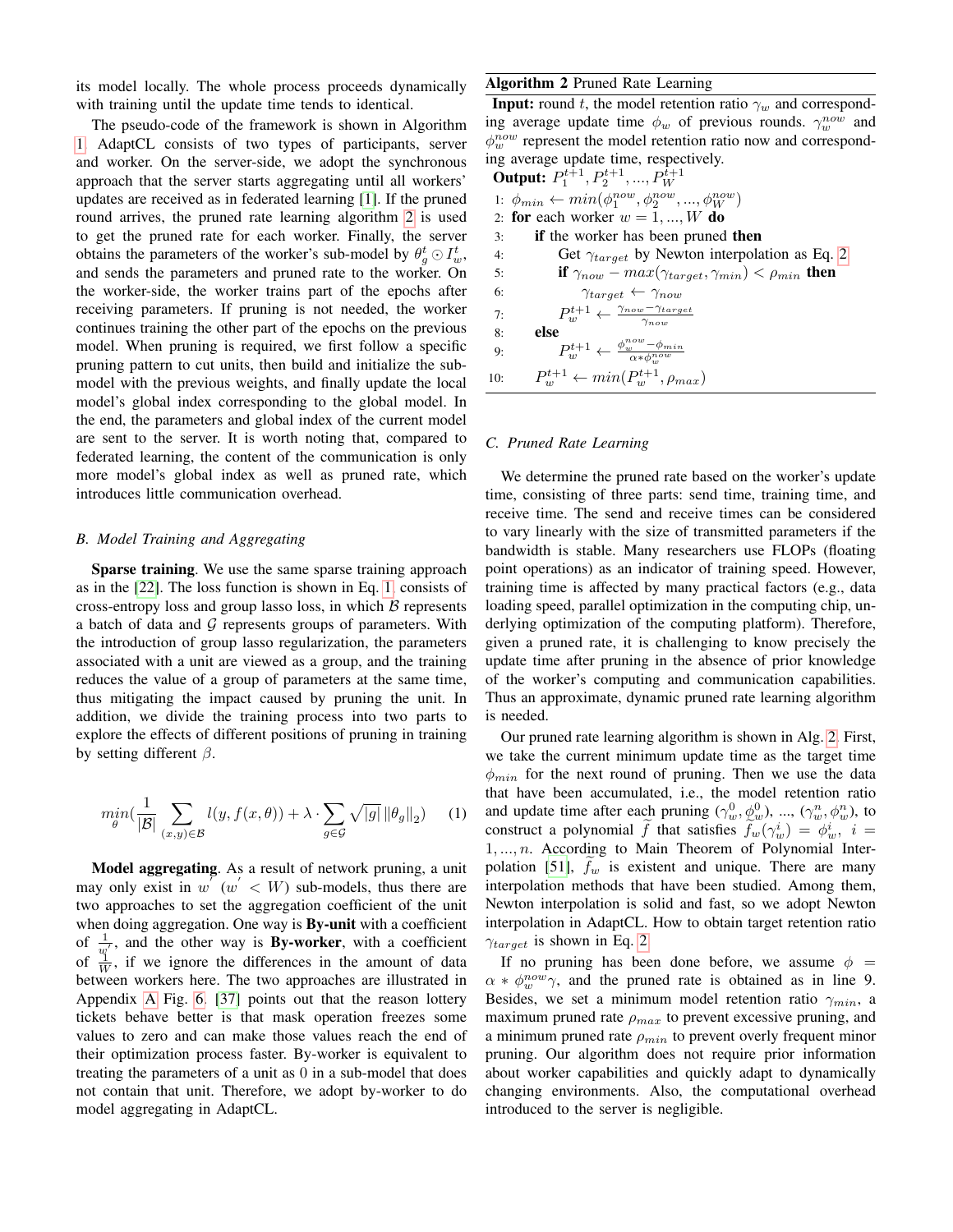$$
\gamma_{target} = \tilde{f}_{w}^{-1}(\phi_{min})
$$
  
=  $\tilde{f}_{w}^{-1}[\phi_{w}^{0}] + \tilde{f}_{w}^{-1}[\phi_{w}^{0}, \phi_{w}^{1}](\phi_{min} - \phi_{w}^{0}) + ...$   
+  $\tilde{f}_{w}^{-1}[\phi_{w}^{0}, \phi_{w}^{1}, ..., \phi_{w}^{n}](\phi_{min} - \phi_{w}^{0})...(\phi_{min} - \phi_{w}^{n-1})$   
where  $\tilde{f}_{w}^{-1}[\phi_{w}^{i}] = \tilde{f}_{w}^{-1}(\phi_{w}^{i}) = \gamma_{w}^{i}, i = 0, ..., n$ 

<span id="page-4-0"></span>where  $\tilde{f}_w^{-1}$  $w_{w}^{i}$ ] =  $\widetilde{f}_{w}^{-1}$ 

$$
\widetilde{f}_w^{-1}[\phi_w^0, ..., \phi_w^n] = \frac{\widetilde{f}_w^{-1}[\phi_w^0, ..., \phi_w^{n-1}] - \widetilde{f}_w^{-1}[\phi_w^1, ..., \phi_w^n]}{\phi_w^n - \phi_w^0}
$$
\n(2)

## *D. Network Pruning*

As we mentioned in Sec. [II-A,](#page-1-0) there are two critical questions with structural pruning: how to prune and how much to prune. How much to prune has been answered by the Alg. [2,](#page-3-0) and how to prune is described next.

In distributed pruning, there is a gap between what we do and what we pursue, i.e., we prune the sub-model but pursue the accuracy of the global model. So it is questionable to prune directly based on the importance of units in the sub-model. [\[50\]](#page-8-6) adopts a pruning approach that is not dependent on the sub-model, i.e., pruning in the order of unit index (called *Index* later), and achieves good performance, but does not give an explanation. We attempt to understand the underlying reasons for its good performance and find a better pruning approach. We infer that good performance may be related to the fact that the pruned units are adjacent, or the pruning order is identical across all workers or constant over time. To investigate, we keep all other treatments the same and perform a number of variants as follows:

- *No adjacent*: generate a random order and keep it *identical* (all workers share the order) and *constant* (all rounds share the order).
- *No identical*: select a random index start position and keep it *constant* for each worker.
- *No constant*: reselect the identical index start position for all workers at each pruning.

We show results of the above three variants and *Index* in Fig. [2\(a\)](#page-5-0) and Fig. [2\(b\).](#page-5-1) As we can see, both the experiments on the IID dataset and the Non-IID dataset showed the same results. *No identical* has the worst result, and the global model does not converge, which reveals that *identical* is the crucial reason. Followed by *No constant*, the global model converges but converges to a lower accuracy, which reveals that *constant* is also important. *No adjacent* behaves almost the same as *Index*, which reveals that *adjacent* doesn't matter at all.

To further confirm the importance of *identical* and *constant*, we investigate the remaining sub-model similarity of workers with the same pruned rate at each round. We define the similarity by the mean value of the ratio of the units intersection size to the units union size per layer, as in Eq. [3.](#page-4-1) Several stateof-the-art model pruning methods are applied in AdaptCL to prune sub-model, including *Taylor* [\[19\]](#page-7-8), *FPGM* [\[20\]](#page-7-10), and *HRank* [\[21\]](#page-7-3). The results of the remaining network similarity are shown in Fig. [2\(c\),](#page-5-2) and the global model accuracies in AdaptCL are shown in Fig. [2\(d\)](#page-5-3) (IID) and Fig. [2\(e\)](#page-5-4) (Non-IID). As we can see, the remaining sub-models of *HRank* have the lowest similarity, i.e., the least *identical* and *constant* between workers, and its global models have the lowest accuracy regardless of the data distribution. The remaining sub-model similarity of *FPGM* is slightly higher than that of *Taylor*, and its accuracy is also slightly higher than that of *Taylor*. So we conclude that *identical* and *constant* are crucial for distributed pruning.

**Definition 1.** Given global index  $I_w^t$  of worker w' sub-model *at round t, the similarity of two workers' (*w1*,* w2*) remaining networks is defined as:*

<span id="page-4-1"></span>
$$
\frac{1}{N} \sum_{n=1,2,...N} \frac{|I_{w1}^t[n] \cap I_{w2}^t[n]|}{|I_{w1}^t[n] \cup I_{w2}^t[n]|} \tag{3}
$$

where  $I_w^t[n]$  *is the global index of the nth layer.* N *is the number of layers.*  $|I_{w1}^t[n] \cup I_{w2}^t[n]|$  gets the size of the set.

Why are they crucial? [\[52\]](#page-8-7) indicates that sharing the same model structure results in better performance when tasks are more similar in multi-task training. We believe that in collaborative learning, the tasks of individual workers are extremely similar, although workers may have different data distributions. *Identical* and *constant* ensure maximum similarity between sub-models by guaranteeing that  $I_{w1}^t \subset I_{w2}^t$ , if  $\gamma_{w1}^t < \gamma_{w2}^t$ , i.e., the sub-model with more retention always covers the submodel with less retention.

Having discovered and understood the important principles for distributed pruning, we only need to keep the principles in mind when designing the pruning approach. Data-dependent importance evaluation methods can lead to disagreement between sub-models, so a data-independent method is required. Considering that different layers express different semantics, we design a *constant*, *identical*, and *global* (*CIG*) pruning approach. Batch normalization [\[54\]](#page-8-8) has been widely used for fast convergence and generalization. Its scaling factor has been studied as a global importance evaluation method [\[26\]](#page-7-9), [\[53\]](#page-8-9) and is data-independent. So we adopt the BN scaling factors of the aggregated global model at the first pruning to measure the importance of all units and keep the importance order for all workers at each pruning. We prune units below a global importance threshold across all layers, which is defined from the pruning budget. Thus we get a *CIG* pruning approach, named *CIG-BNscalor*. As shown in Fig. [2\(d\)](#page-5-3) and Fig. [2\(e\),](#page-5-4) *CIG-BNscalor* is superior to the state-of-the-art methods.

Besides, when to make the pruning is also a concern for pruning in the training process. We use iterative pruning, pruning after each pruning interval  $(PI)$ , and pruning from the very beginning of training, making the overall training process as time-saving as possible and leaving more rounds to recover the model.

#### IV. EXPERIMENTS

#### *A. Experimental Settings*

Datasets, models and baselines. We evaluate AdaptCL on CIFAR10, CIFAR100 [\[33\]](#page-7-30) and Tiny-ImageNet<sup>[1](#page-4-2)</sup>. We train

<span id="page-4-2"></span><sup>1</sup>Tiny-ImageNet visual recognition challenge, https://tinyimagenet.herokuapp.com.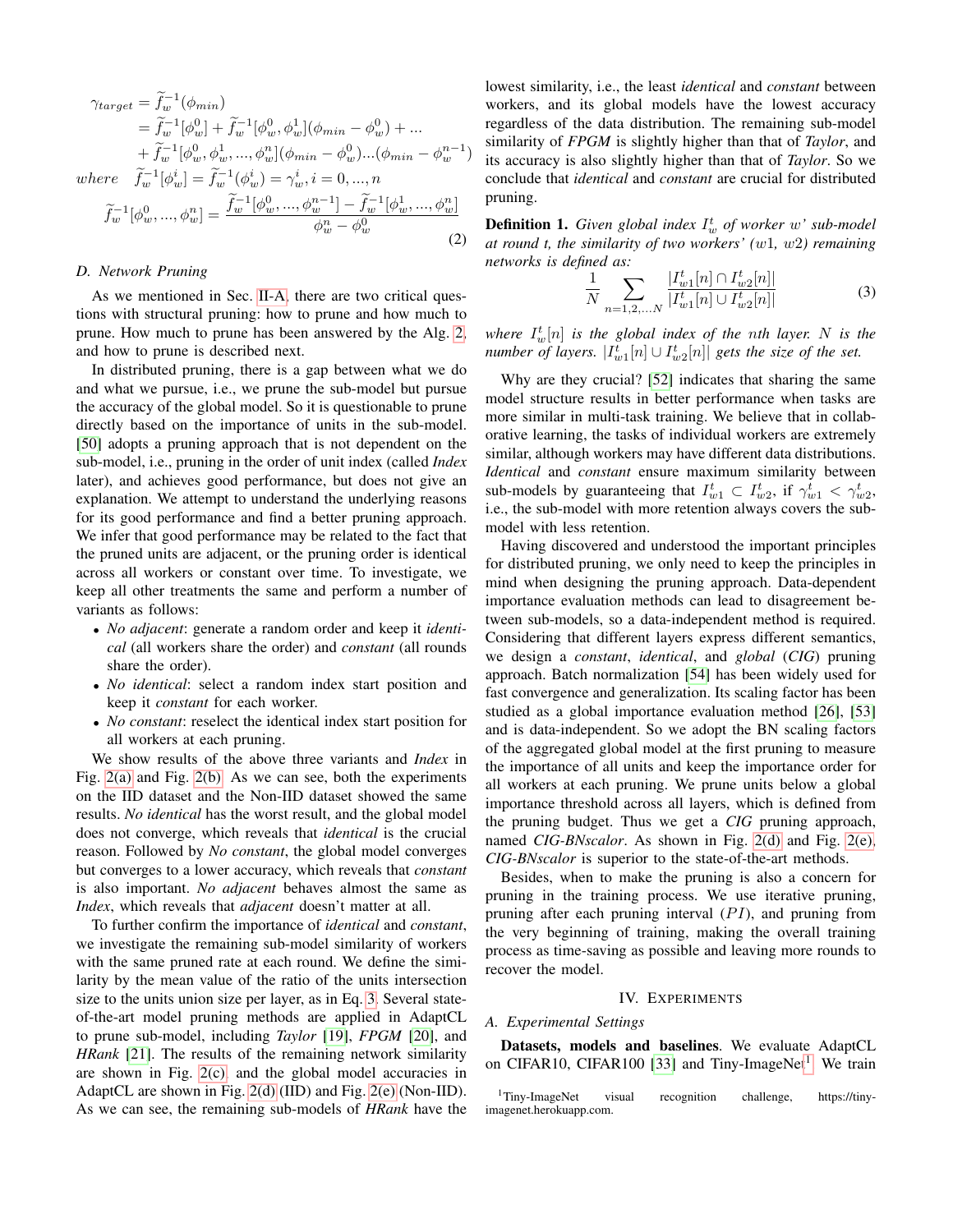<span id="page-5-0"></span>

<span id="page-5-1"></span>Fig. 2. The investigation of distributed pruning principles (CIFAR100). In (a) and (b), we show ablation experiments of *Index* pruning method on IID dataset (a) and Non-IID (s=80) dataset (b). In (c), we show the remaining network similarity of different sub-models under multiple state-of-the-art pruning methods as pruning proceeds. In (d) and (e), we show results of multiple state-of-the-art pruning methods on the IID dataset (d) and Non-IID ( $s=80$ ) dataset (e).

a variation of VGG16 on CIFAR10 and CIFAR100, as in [\[21\]](#page-7-3), and ResNet50 [\[35\]](#page-8-10) on Tiny-ImageNet. We compare AdaptCL with five methods, including FedAVG [\[1\]](#page-7-1), FedAVG-S, FedAsync-S [\[2\]](#page-7-31), SSP-S [\[55\]](#page-8-2), [\[56\]](#page-8-3) and DC-ASGD-a-S [\[57\]](#page-8-11). The suffix *-S* represents the use of sparse training approach mentioned in Sec. [III-B.](#page-3-2)

Non-IID setting. We partition the Non-IID dataset in the same way as [\[36\]](#page-8-12). We divide the  $(1-s\%)$  of the IID dataset equally to each worker, and the remaining  $s\%$  of the IID dataset is sorted by the label and divided sequentially to each worker. So we make sure that each worker has the same amount of data but a different number for each class.

**Heterogeneous setting.** The heterogeneity  $H$  is defined based on the distribution of worker update time  $\phi_w$  (including training time and communication time) as Eq. [4.](#page-5-5)

<span id="page-5-5"></span>
$$
H = 1 - \frac{1}{W - 1} \sum_{w=1}^{W-1} \frac{\phi_W}{\phi_w}
$$
  
Assume  $\phi_W = Min(\phi_1, ..., \phi_W)$  (4)

In our simulation experiments, since all workers are on the same device, training time of workers is not heterogeneous. So we set the bandwidth of workers differently to achieve needed heterogeneity.

Configurations. We build AdaptCL using PyTorch, and experiment on NVIDIA V100. In our experiments,  $W = 10$ ,  $PI = 10$ . Detail setting can be found in Appendix [B.](#page-9-2)

#### *B. Results and Analysis*

In this section, we set  $\rho_{max} = 0.5$ ,  $\gamma_{min} = 0.1$ ,  $B_{max} =$ 5MB,  $\sigma = 2$ , and the corresponding heterogeneity is about 0.32. We show top-1 test accuracy (Acc) and total training time (Time) in tables. For FedAsync, SSP and DC-ASGD-a, we report the best accuracy of aggregations and the corresponding finished time for that round.

CIFAR. The results of VGG16 on CIFAR10 and CIFAR 100 are presented in Tab. [II.](#page-5-6) More results and analysis can be found in Appendix [C.](#page-10-0) For FedAVG and FedAVG-S, sparse training results in some improvement in accuracy because it is equivalent to regularization but also introduces more computational overhead, which slows down the training process. FedAsync, SSP, and DC-ASGD all belong to the asynchronous way, and more or less gradient staleness causes the worker data not to be fully utilized, so the accuracy is lower than

<span id="page-5-4"></span><span id="page-5-3"></span><span id="page-5-2"></span>

| <b>Dataset</b> | Framework        |           | $IID(s=0)$ | Non-IID $(s=80)$ |           |
|----------------|------------------|-----------|------------|------------------|-----------|
|                |                  | $Acc(\%)$ | Time(min)  | $Acc(\%)$        | Time(min) |
|                | FedAVG [1]       | 84.91     | 270.77     | 72.06            | 271.28    |
| CIFAR10        | FedAVG-S [1]     | 87.18     | 279.37     | 79.60            | 279.86    |
|                | FedAsync-S [2]   | 81.70     | 264.72     | 69.93            | 203.40    |
|                | SSP-S [55]       | 85.61     | 273.08     | 75.45            | 282.48    |
|                | DC-ASGD-a-S [57] | 79.10     | 638.09     | 58.13            | 869.61    |
|                | AdaptCL(Ours)    | 87.35     | 171.80     | 80.90            | 157.58    |
|                | FedAVG [1]       | 55.80     | 270.40     | 51.26            | 271.53    |
| CIFAR100       | FedAVG-S [1]     | 61.65     | 280.67     | 51.67            | 280.63    |
|                | FedAsync-S [2]   | 50.67     | 211.22     | 42.98            | 202.44    |
|                | SSP-S [55]       | 60.66     | 283.27     | 50.60            | 285.03    |
|                | DC-ASGD-a-S [57] | 49.39     | 849.06     | 36.15            | 667.69    |
|                | AdaptCL(Ours)    | 62.17     | 152.45     | 51.85            | 154.32    |
|                |                  |           |            |                  |           |

<span id="page-5-6"></span>TABLE II EXPERIMENTAL RESULTS OF VGG16 ON CIFAR.

that of the synchronous way, i.e., FedAVG-S. And the impact of gradient staleness increases gradually with the difficulty of the task, the degree of data Non-IID. The increase in time for SSP comes from the fact that the server needs to do  $W * T$ aggregations and that for DC-ASGD comes from the increase in communication time due to the small local training epochs  $E$  set.

<span id="page-5-7"></span>

<span id="page-5-8"></span>Fig. 3. Comparison with baselines (CIFAR10, Non-IID,  $s=80$ ).

AdaptCL achieves the best performance on the four data datasets. First, AdaptCL exceeds FedAVG-S in accuracy by 0.17%, 1.3%, 0.52% and 0.18% for IID CIFAR10, Non-IID CIFAR10, IID CIFAR100, and Non-IID CIFAR100, respectively. As we can see from Fig. [3\(a\),](#page-5-7) for AdaptCL, there is a slight loss in accuracy after the initial pruning process, but it quickly recovers and catches up or even surpasses other methods. The improvement probably has to do with the fact that the pruned parameters are treated as zero in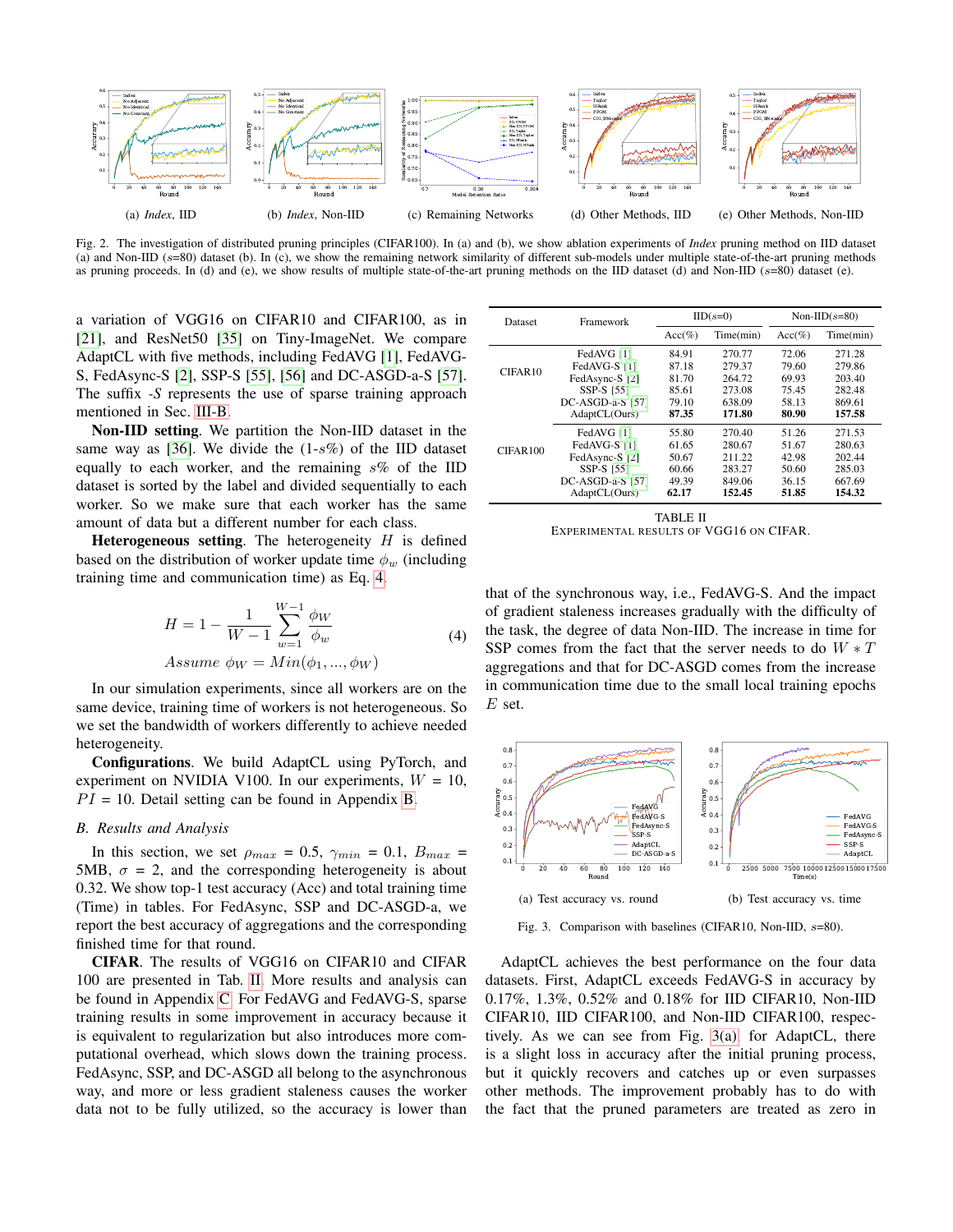the aggregation, and most of them are optimized toward zero as well. So pruning accelerates the optimization of most of the pruned parameters. Second, AdaptCL has the shortest training time on all datasets due to the reduction of model parameters and FLOPs. Specifically, compared to FedAVG-S, AdaptCL saves training time by 38.5%, 43.7%, 45.7%, and 45.0%, respectively. Taken together, AdaptCL achieves higher accuracy in the same amount of time, i.e., more efficient training (Fig. [3\(b\)\)](#page-5-8).

| <b>Dataset</b>   | Framework                                                                   |                                           | $IID(s=0)$                                         | Non-IID $(s=80)$                          |                                                    |
|------------------|-----------------------------------------------------------------------------|-------------------------------------------|----------------------------------------------------|-------------------------------------------|----------------------------------------------------|
|                  |                                                                             | $Acc(\%)$                                 | Time(min)                                          | $Acc(\%)$                                 | Time(min)                                          |
| Tiny<br>ImageNet | FedAVG [1]<br>FedAVG-S [1]<br>FedAsync-S [2]<br>SSP-S [55]<br>AdaptCL(Ours) | 61.08<br>61.54<br>42.42<br>59.09<br>58.26 | 1206.51<br>1252.86<br>1314.28<br>1029.25<br>783.94 | 55.40<br>55.56<br>36.65<br>54.11<br>51.61 | 1206.51<br>1251.35<br>1107.21<br>1024.26<br>777.60 |

<span id="page-6-0"></span>TABLE III EXPERIMENTAL RESULTS OF RESNET50 ON TINY-IMAGENET.

Tiny-ImageNet. The results of ResNet50 on Tiny-ImageNet are presented in Tab. [III.](#page-6-0) AdaptCL obtains 58.26% accuracy on the IID dataset and 51.61% accuracy on the Non-IID dataset with 37.43% and 37.85% training time savings compared with FedAVG-S. As the task's difficulty increased, AdaptCL still shows the high overall performance, which exhibits its robustness.

#### *C. Sensitivity Evaluation*

| $H(\sigma)$ |                  | Non-IID CIFAR10 |                    | Non-IID CIFAR100 |       |         |  |
|-------------|------------------|-----------------|--------------------|------------------|-------|---------|--|
|             | $\Delta Acc(\%)$ | Time            | Param $\downarrow$ | $\Delta Acc(\%)$ | Time  | Param J |  |
| 0.32(2)     | $+1.3$           | 1.78x           | $47.65\%$          | $+0.18$          | 1.81x | 49.99%  |  |
| 0.62(5)     | $+0.32$          | 3.15x           | 67.25%             | $-0.68$          | 3.09x | 67.98%  |  |
| 0.76(10)    | $+0.92$          | 4.85x           | 76.62%             | $-1.11$          | 4.80x | 76.54%  |  |
| 0.87(20)    | $-0.04$          | 6.20x           | 81.46%             | $-0.72$          | 6.19x | 82.18%  |  |

TABLE IV

Performance under different heterogeneity. By setting a different ratio of  $\sigma$ , we obtained different heterogeneity. The performance of AdaptCL on CIFAR10 and CIFAR100 (Non-IID, s=80) is reported in Tab. [IV,](#page-6-1) taking FedAVG-S as comparison. As heterogeneity increases, fewer parameters are left behind, and the accuracy decreases gradually. When at a high heterogeneity  $H=0.87$ , i.e., the longest update time is 20 times the shortest one, AdaptCL achieves a 6.2x acceleration of training, with only a small loss in accuracy of 0.04% and 0.72%, respectively.

Impact of controlling parameters. Here we analyze the effect of the controlling parameters inside AdaptCL on performance. Fig. [4](#page-6-2) reports the performance of accuracy and time acceleration on CIFAR100 under different controlling parameters, taking FedAVG-S as a comparison.

For maximum pruned rate  $\rho_{max}$  (Fig. [4\(a\)\)](#page-6-3), the model achieves better accuracy when there are fewer cuts per pruning,

<span id="page-6-3"></span>

<span id="page-6-4"></span><span id="page-6-2"></span>Fig. 4. Performance of AdaptCL on CIFAR100 ( $H=0.87$ ,  $B_{max}=30$ ) comparing to FedAVG-S under different controlling parameters.

but more rounds are required for the pruning, causing the overall time to rise (e.g., -0.4% with 3.62x when  $\rho_{max}$  = 0.2 vs. -2.23% with 5.85x when  $\rho_{max} = 0.5$ , Non-IID). For minimum retention ratio  $\gamma_{min}$  (Fig. [4\(b\)\)](#page-6-4), the higher the ratio, the more accurate the model is, but more parameters are left behind resulting in higher overall time (e.g., -4.9% with 6.01x when  $\gamma_{min} = 0.1$  vs. 0.35% with 2.32x when  $\gamma_{min} = 0.5$ , IID). This indicates that the size of parameters left behind is closely related to the accuracy of the model.

As we can see from the results above, the controlling parameters allow us to do a trade-off between accuracy and time. When accuracy is more of a concern, a low maximum pruned rate as well as a high minimum retention ratio can be set, and vice versa.

<span id="page-6-6"></span>

<span id="page-6-7"></span><span id="page-6-5"></span>Fig. 5. Comparison of different pruning positions and model aggregation methods.

Impact of pruning position and model aggregating. We report the performance under different pruning positions and model aggregation methods in Fig. [5.](#page-6-5) For a fair comparison, we set the pruned rate per worker per round before the experiment (Appendix [B\)](#page-9-2). Overall, the pruning position has little effect on accuracy. When  $\beta = 1.0$ , since no local finetune is done after local pruning, accuracy dropped sharply at first but recovered quickly later. More analysis is deferred to the Appendix [D.](#page-12-0) When By-unit is used for model aggregation, the model does not have a drop in accuracy after pruning. Under IID dataset (Fig.  $5(a)$ ), accuracy continues to rise after pruning but soon stops rising. Worse, accuracy no longer rises after pruning under Non-IID dataset (Fig. [5\(b\)\)](#page-6-7). In our opinion, By-unit treats the pruned weights (those weights are pruned due to low values) as the mean of the unpruned weights of

<span id="page-6-1"></span>PERFORMANCE OF ADAPTCL ON CIFAR10 AND CIFAR100 COMPARING TO FEDAVG-S UNDER DIFFERENT HETEROGENEITY.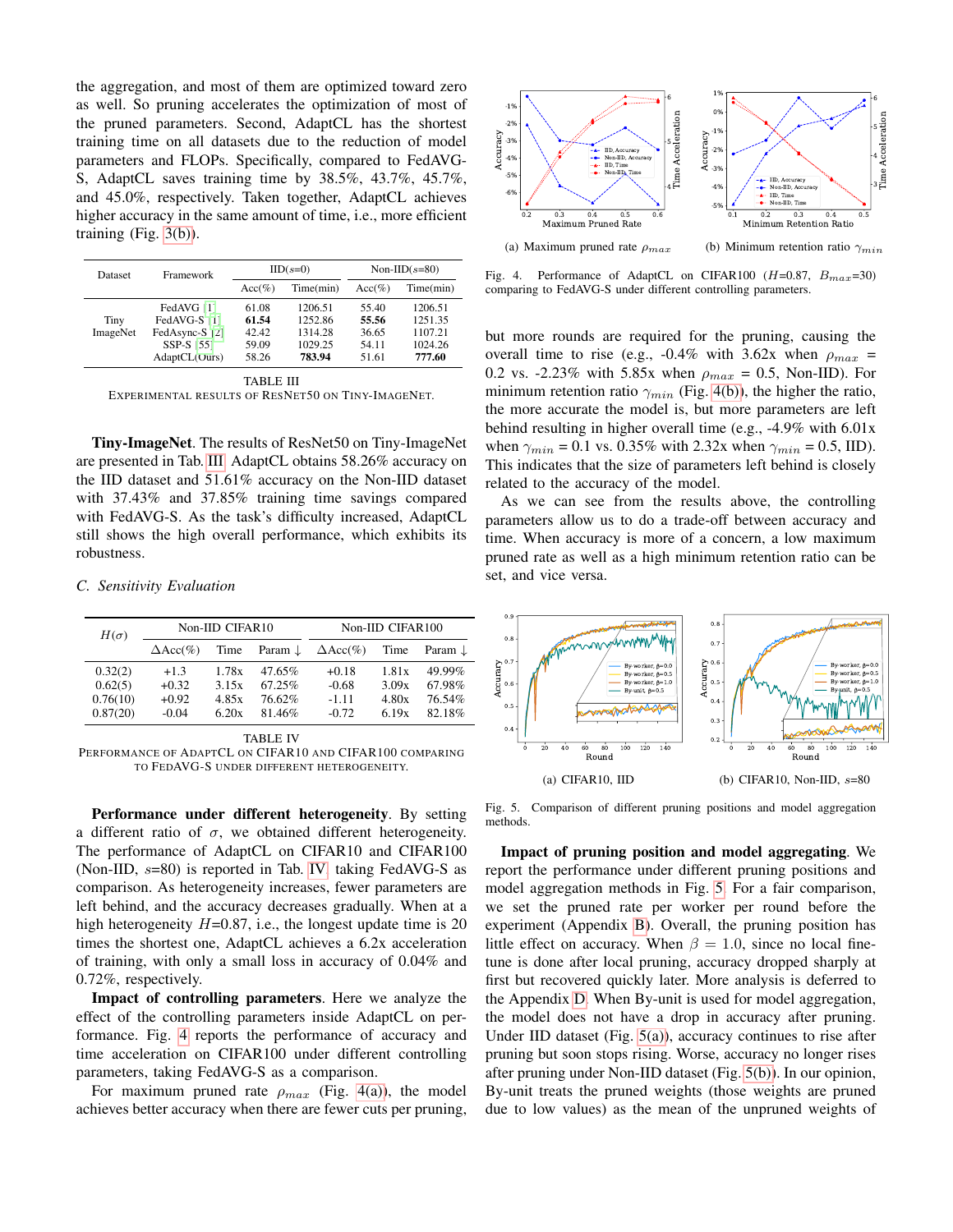the other sub-models at the corresponding location. Thus the global model no longer reflects the information from local models.

## V. DISCUSSION

In this section, we discuss the limitations and potential future directions of AdaptCL.

First, due to the parallel optimization of the hardware and the small size of data used in the experiment, the training time is less sensitive to the pruning, resulting in the need to prune more parameters to reduce the communication time, which makes it more challenging to resolve this level of heterogeneity. When the worker's training time is sensitive to pruning, AdaptCL can resolve the heterogeneity by pruning fewer parameters and therefore achieves higher accuracy (the results running on CPU in Appendix [E\)](#page-13-0). Second, AdaptCL is entirely orthogonal to other acceleration methods, such as gradient quantization, and can be combined to achieve further acceleration (the results of AdaptCL+DGC [\[11\]](#page-7-22) in Appendix [E\)](#page-13-0). Finally, with very high heterogeneity, AdaptCL cannot reduce the update time of all workers to the same level as the fastest worker. However, we can significantly reduce the training time down to a relatively low level by adjusting the minimum model retention ratio.

# VI. CONCLUSIONS

In this paper, we propose a novel and efficient collaborative learning framework named AdaptCL, which generates an adaptive sparse sub-model dynamically from the global base model for each data holder based on its capability. By equipping capability-different workers with adaptive size models, all workers commit model updates near-synchronously, thus avoiding the dragger and staleness issues. We discuss in detail model training, pruning, and aggregation in the framework and the design of dynamic pruned rate learning algorithms that do not require prior capability-related information. Extensive experiments on various models and datasets demonstrate the efficiency of AdaptCL. In the future, we will do more theoretical research on distributed adaptive pruning and explore more efficient and precise pruning methods adapting to the dynamic heterogeneous environment.

#### **REFERENCES**

- <span id="page-7-1"></span>[1] B. McMahan, et al. Communication-efficient learning of deep networks from decentralized data. In *Artificial Intelligence and Statistics*, pages 1273–1282. PMLR, 2017.
- <span id="page-7-31"></span>[2] C. Xie, et al. Asynchronous federated optimization. *arXiv preprint arXiv:1903.03934*, 2019.
- <span id="page-7-0"></span>[3] W. Dai, et al. Toward understanding the impact of staleness in distributed machine learning. In *International Conference on Learning Representations*, 2018.
- <span id="page-7-20"></span>[4] K. Hsieh, et al. Gaia: Geo-distributed machine learning approaching {LAN} speeds. In *14th* {*USENIX*} *Symposium on Networked Systems Design and Implementation (*{*NSDI*} *17)*, pages 629–647, 2017.
- <span id="page-7-21"></span>[5] J. Konečnỳ, et al. Federated learning: Strategies for improving communication efficiency. *arXiv preprint arXiv:1610.05492*, 2016.
- <span id="page-7-23"></span>[6] S. Caldas, et al. Expanding the reach of federated learning by reducing client resource requirements. *arXiv preprint arXiv:1812.07210*, 2018.
- <span id="page-7-25"></span>[7] A. G. Howard, et al. Mobilenets: Efficient convolutional neural networks for mobile vision applications. *arXiv preprint arXiv:1704.04861*, 2017.
- <span id="page-7-26"></span>[8] X. Zhang, et al. Shufflenet: An extremely efficient convolutional neural network for mobile devices. In *Proceedings of the IEEE conference on computer vision and pattern recognition*, pages 6848–6856, 2018.
- <span id="page-7-27"></span>[9] N. Ma, et al. Shufflenet v2: Practical guidelines for efficient cnn architecture design. In *Proceedings of the European conference on computer vision (ECCV)*, pages 116–131, 2018.
- <span id="page-7-19"></span>[10] W. Wen, et al. Terngrad: Ternary gradients to reduce communication in distributed deep learning. In *Advances in neural information processing systems*, pages 1509–1519, 2017.
- <span id="page-7-22"></span>[11] Y. Lin, et al. Deep gradient compression: Reducing the communication bandwidth for distributed training. In *International Conference on Learning Representations*, 2018.
- <span id="page-7-24"></span>[12] S. Wang, et al. Adaptive federated learning in resource constrained edge computing systems. *IEEE Journal on Selected Areas in Communications*, 37(6):1205–1221, 2019.
- <span id="page-7-2"></span>[13] L. G. Valiant. A bridging model for parallel computation. *Communications of the ACM*, 33(8):103–111, 1990.
- <span id="page-7-29"></span>[14] R. Zhu, et al. Learning efficient parameter server synchronization policies for distributed sgd. In *International Conference on Learning Representations*, 2019.
- <span id="page-7-5"></span>[15] S. Han, et al. Eie: efficient inference engine on compressed deep neural network. *ACM SIGARCH Computer Architecture News*, 44(3):243–254, 2016.
- <span id="page-7-4"></span>[16] J. Park, et al. Faster cnns with direct sparse convolutions and guided pruning. *arXiv preprint arXiv:1608.01409*, 2016.
- <span id="page-7-6"></span>[17] H. Hu, et al. Network trimming: A data-driven neuron pruning approach towards efficient deep architectures. *arXiv preprint arXiv:1607.03250*, 2016.
- <span id="page-7-7"></span>[18] H. Li, et al. Pruning filters for efficient convnets. *arXiv preprint arXiv:1608.08710*, 2016.
- <span id="page-7-8"></span>[19] P. Molchanov, et al. Pruning convolutional neural networks for resource efficient inference. 2017.
- <span id="page-7-10"></span>[20] Y. He, et al. Filter pruning via geometric median for deep convolutional neural networks acceleration. In *Proceedings of the IEEE Conference on Computer Vision and Pattern Recognition*, pages 4340–4349, 2019.
- <span id="page-7-3"></span>[21] M. Lin, et al. Hrank: Filter pruning using high-rank feature map. In *Proceedings of the IEEE/CVF Conference on Computer Vision and Pattern Recognition*, pages 1529–1538, 2020.
- <span id="page-7-28"></span>[22] S. Lym, et al. Prunetrain: fast neural network training by dynamic sparse model reconfiguration. In *Proceedings of the International Conference for High Performance Computing, Networking, Storage and Analysis*, pages 1–13, 2019.
- <span id="page-7-11"></span>[23] Z. You, et al. Gate decorator: Global filter pruning method for accelerating deep convolutional neural networks. In *Advances in Neural Information Processing Systems*, pages 2133–2144, 2019.
- [24] Z. Huang et al. Data-driven sparse structure selection for deep neural networks. In *Proceedings of the European conference on computer vision (ECCV)*, pages 304–320, 2018.
- <span id="page-7-12"></span>[25] S. Lin, et al. Towards optimal structured cnn pruning via generative adversarial learning. In *Proceedings of the IEEE Conference on Computer Vision and Pattern Recognition*, pages 2790–2799, 2019.
- <span id="page-7-9"></span>[26] Z. Liu, et al. Learning efficient convolutional networks through network slimming. In *Proceedings of the IEEE International Conference on Computer Vision*, pages 2736–2744, 2017.
- <span id="page-7-14"></span>[27] S. Han, et al. Learning both weights and connections for efficient neural network. In *Advances in neural information processing systems*, pages 1135–1143, 2015.
- <span id="page-7-13"></span>[28] D. Bau, et al. Understanding the role of individual units in a deep neural network. *Proceedings of the National Academy of Sciences*, 2020.
- <span id="page-7-16"></span>[29] A. Kusupati, et al. Soft threshold weight reparameterization for learnable sparsity. *arXiv preprint arXiv:2002.03231*, 2020.
- <span id="page-7-15"></span>[30] T.-W. Chin, et al. Towards efficient model compression via learned global ranking. In *Proceedings of the IEEE/CVF Conference on Computer Vision and Pattern Recognition*, pages 1518–1528, 2020.
- <span id="page-7-17"></span>[31] Y. He, et al. Soft filter pruning for accelerating deep convolutional neural networks. In *Proceedings of the 27th International Joint Conference on Artificial Intelligence*, pages 2234–2240, 2018.
- <span id="page-7-18"></span>[32] T. Lin, et al. Dynamic model pruning with feedback. *arXiv preprint arXiv:2006.07253*, 2020.
- <span id="page-7-30"></span>[33] A. Krizhevsky, et al. Learning multiple layers of features from tiny images. 2009.
- [34] K. Simonyan et al. Very deep convolutional networks for largescale image recognition. In *International Conference on Learning Representations*, 2015.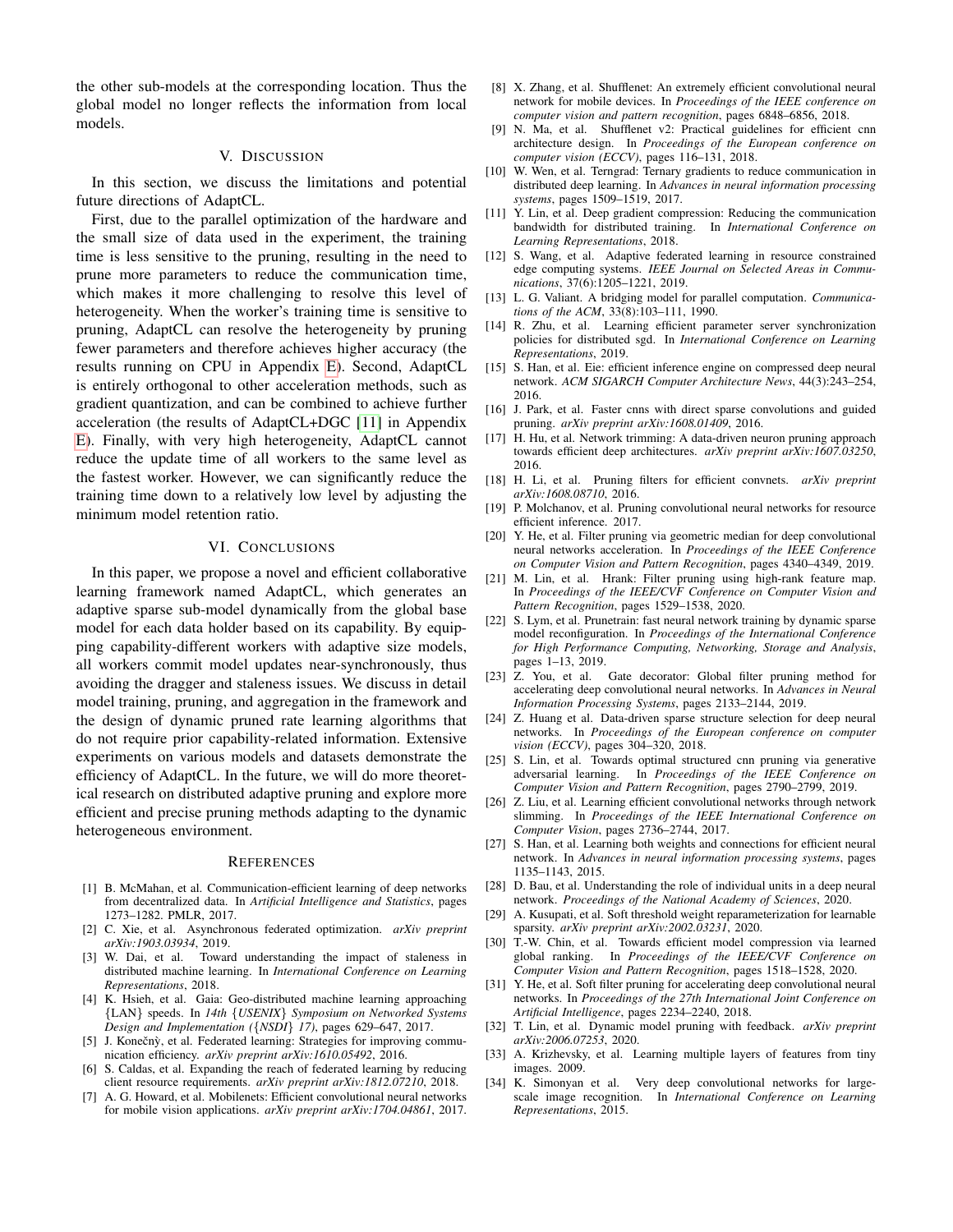- <span id="page-8-10"></span>[35] K. He, et al. Deep residual learning for image recognition. In *Proceedings of the IEEE conference on computer vision and pattern recognition*, pages 770–778, 2016.
- <span id="page-8-12"></span>[36] S. P. Karimireddy, et al. Scaffold: Stochastic controlled averaging for federated learning. *arXiv preprint arXiv:1910.06378*, 2020.
- <span id="page-8-4"></span>[37] H. Zhou, et al. Deconstructing lottery tickets: Zeros, signs, and the supermask. In *Advances in Neural Information Processing Systems*, pages 3597–3607, 2019.
- <span id="page-8-0"></span>[38] R. Shokri et al. Privacy-preserving deep learning. In *Proceedings of the 22nd ACM SIGSAC conference on computer and communications security*, pages 1310–1321, 2015.
- <span id="page-8-1"></span>[39] C. T. Tan et al. Dropnet: Reducing neural network complexity via iterative pruning. In *ICML 2020*, 2020.
- [40] H. Yu, et al. Parallel restarted sgd with faster convergence and less communication: Demystifying why model averaging works for deep learning. In *Proceedings of the AAAI Conference on Artificial Intelligence*, volume 33, pages 5693–5700, 2019.
- [41] X. Li, et al. On the convergence of fedavg on non-iid data. In *International Conference on Learning Representations*, 2020.
- [42] Y. He, et al. Learning filter pruning criteria for deep convolutional neural networks acceleration. In *Proceedings of the IEEE/CVF Conference on Computer Vision and Pattern Recognition*, pages 2009–2018, 2020.
- [43] S. Park\*, et al. Lookahead: A far-sighted alternative of magnitude-based pruning. In *International Conference on Learning Representations*, 2020.
- [44] Q. Chang, et al. Synthetic learning: Learn from distributed asynchronized discriminator gan without sharing medical image data. In *Proceedings of the IEEE/CVF Conference on Computer Vision and Pattern Recognition*, pages 13856–13866, 2020.
- [45] C. He, et al. Fednas: Federated deep learning via neural architecture search. *arXiv preprint arXiv:2004.08546*, 2020.
- [46] J. Lee, et al. Time estimation and resource minimization scheme for apache spark and hadoop big data systems with failures. *Ieee Access*, 7:9658–9666, 2019.
- [47] H. Mao, et al. Learning scheduling algorithms for data processing clusters. In *Proceedings of the ACM Special Interest Group on Data Communication*, pages 270–288. 2019.
- [48] Y. Zaki, et al. Adaptive congestion control for unpredictable cellular networks. In *Proceedings of the 2015 ACM Conference on Special Interest Group on Data Communication*, pages 509–522, 2015.
- [49] K. Winstein, et al. Stochastic forecasts achieve high throughput and low delay over cellular networks. In *10th* {*USENIX*} *Symposium on Networked Systems Design and Implementation (*{*NSDI*} *13)*, pages 459–471, 2013.<br>[50] E. Diao, et al.
- <span id="page-8-6"></span>Heterofl: Computation and communication efficient federated learning for heterogeneous clients. *arXiv preprint arXiv:2010.01264*, 2020.
- <span id="page-8-5"></span>[51] T. Sauer. Numerical analysis pearson addison wesley, 2006.
- <span id="page-8-7"></span>[52] T. Sun, et al. Learning sparse sharing architectures for multiple tasks. In *Proceedings of the AAAI Conference on Artificial Intelligence*, volume 34, pages 8936–8943, 2020.
- <span id="page-8-9"></span>[53] J. Ye, et al. Rethinking the smaller-norm-less-informative assumption in channel pruning of convolution layers. *arXiv preprint arXiv:1802.00124*, 2018.
- <span id="page-8-8"></span>[54] S. Ioffe et al. Batch normalization: Accelerating deep network training by reducing internal covariate shift. In *International conference on machine learning*, pages 448–456. PMLR, 2015.
- <span id="page-8-2"></span>[55] Q. Ho, et al. More effective distributed ml via a stale synchronous parallel parameter server. *Advances in neural information processing systems*, 2013:1223, 2013.
- <span id="page-8-3"></span>[56] W. Dai, et al. High-performance distributed ml at scale through parameter server consistency models. In *Proceedings of the AAAI Conference on Artificial Intelligence*, volume 29, 2015.
- <span id="page-8-11"></span>[57] S. Zheng, et al. Asynchronous stochastic gradient descent with delay compensation. In *International Conference on Machine Learning*, pages 4120–4129. PMLR, 2017.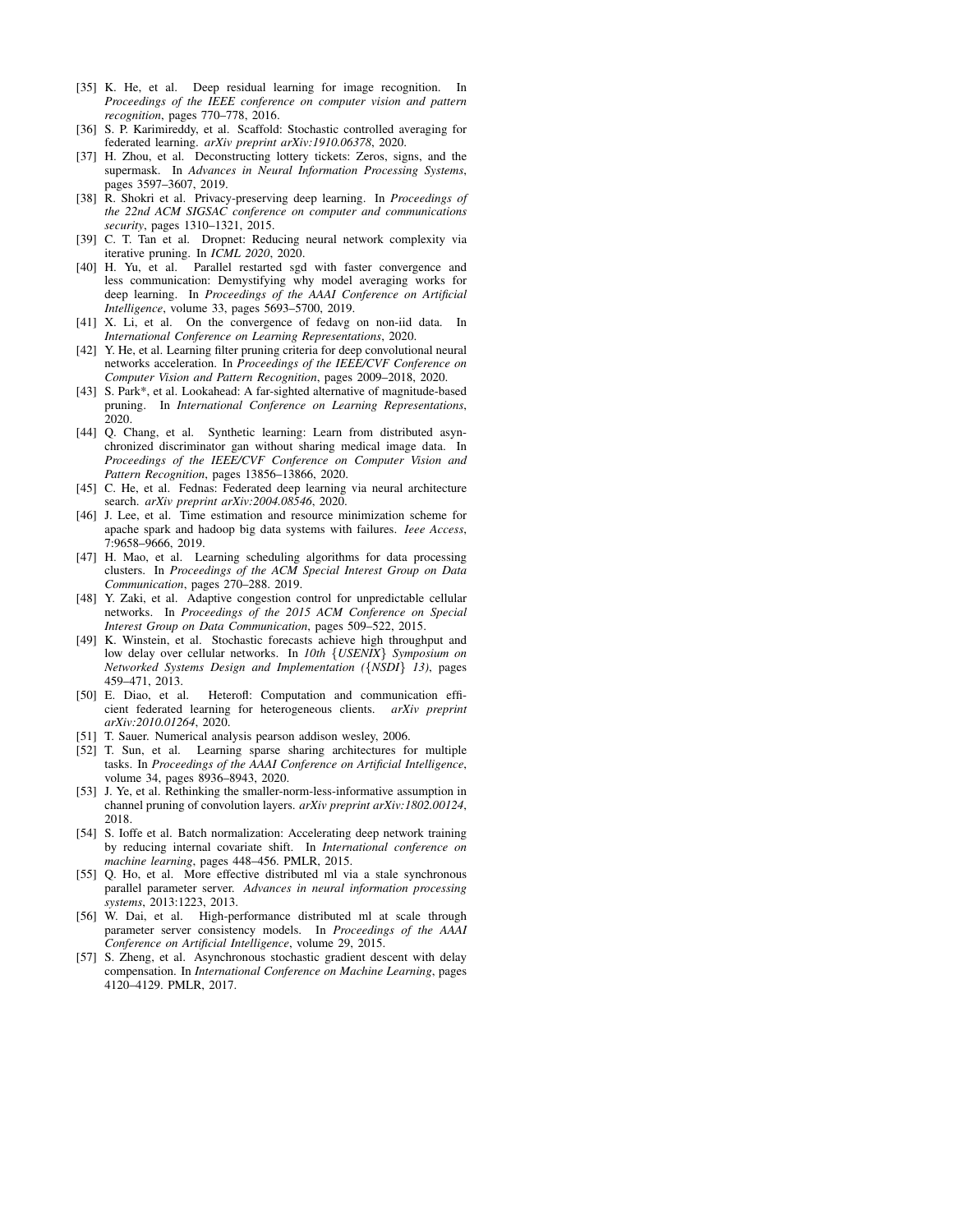## APPENDIX

#### **APPENDICES**

The appendix is divided into five parts. Appendix [A](#page-9-0) is an additional description of AdaptCL. Appendix [B](#page-9-2) provides a more detailed description of the experimental setting. Appendix [C](#page-10-0) shows more comprehensive experimental results. Appendix [D](#page-12-0) is a more in-depth exploration of AdaptCL. Appendix [E](#page-13-0) demonstrates the potential and future directions of AdaptCL.

# <span id="page-9-0"></span>APPENDIX A ADAPTCL DETAILS

In this section we elaborate on AdaptCL in more detail. Model aggregating. By-worker and By-unit are illustrated in Fig. [6.](#page-9-1)



<span id="page-9-1"></span>Fig. 6. Two approaches to aggregate parameters. The three squares in the middle represent one weight matrix of three workers, respectively. The squares on either side represent the results of the two ways of aggregation. The top worker cuts out a unit, resulting in a missing column of the matrix. Here,  $W=3, w'=2.$ 

Pruned Rate Learning. Actually, the update time observed by the server is affected by random factors, such as fluctuations in bandwidth, fluctuations in training time, etc. As we discussed in Sec. [II-A,](#page-1-0) there is a pruning interval between our adjacent pruning, and the update time of all rounds in the interval will be averaged as the corresponding update time of the pruned model, which avoids the influence of some random factors and makes our system more stable.

The Newton interpolation may have the Runge phenomenon at higher orders causing larger errors. However, since approximately identical update time can be achieved with three or four rounds of pruning as shown in Fig. [8\(a\)](#page-12-1) and Fig. [9,](#page-12-2) the  $n$  is small in our scenario, so the Runge phenomenon does not occur. According to Theorem of Interpolation Error [\[51\]](#page-8-5), the interpolation error is shown below. The  $f_w^{-1}$  represents the actual function we want to approximate.

$$
f_w^{-1}(\phi_{min}) - \tilde{f}_w^{-1}(\phi_{min})
$$
  
= 
$$
\frac{(\phi_{min} - \phi_w^0) \dots (\phi_{min} - \phi_w^n)}{n!} f_w^{-1(n)}(c)
$$
  
where 
$$
\min(\phi_w^0, ..., \phi_w^n) < c < \max(\phi_w^0, ..., \phi_w^n)
$$
 (5)

Model Pruning. We give an example of *Index* and three variants in Fig. [7.](#page-9-3) The sequence of numbers represents the determined order of unit pruning. The *Index* method prunes in index order, with each worker following the same index order of the beginning at each round. *No adjacent* generates



<span id="page-9-3"></span>Fig. 7. An example of *Index* and three variants.

the same random order for all workers. *No identical* makes the initial order different between each node. *No constant* makes the order of all workers per round start from a new but same position.

## <span id="page-9-2"></span>APPENDIX B EXPERIMENT SETTING

In this section, we give specific settings in the experiment. Datasets and models. CIFAR10 and CIFAR100 consist of 50,000 training images and 10,000 validation images in 10 and 100 classes, respectively. Tiny-ImageNet has 200 classes, and each class contains 500 training images, 50 validation images.

Baselines. FedAsync-S is an asynchronous FedAVG using the sparse training approach, where the aggregation weights for the local and global models are set in a polynomial way, and the hyperparameter  $a$  is set to 0.5. The aggregation coefficient in SSP is set to  $1/W$ . The threshold s in SSP is set to 2, 4, and 8, respectively, and we chose the best result as the result of SSP. For FedAsync and SSP, each worker runs T rounds, resulting in  $W * T$  aggregations, and we report the best accuracy of  $W * T$  aggregations and the corresponding finished time for that round.

DC-ASGD is an asynchronous way of committing gradients, where the model is updated on the server-side. It compensates for the stale gradient to reduce its impact on the global model. After our grid search for parameters [\(V\)](#page-10-1), we found that the smaller the number of local update epoch  $E$ , the higher the accuracy, and the other parameters play a minimal role. This is because the smaller the  $E$ , the slower workers can get the latest model in a shorter interval, and the gradient staleness issue can be relatively weakened. However, this greatly increases the overall training time. So committing gradients is not efficient in collaborative learning, which is consistent with the conclusion in [\[1\]](#page-7-1). We set  $\lambda_0 = 2.0$ ,  $m = 0.95$ ,  $E = 0.5$ ,  $\eta = 0.01$  for it in experiments.

Heterogeneous setting. A measure of the degree of heterogeneity in a collaborative system consists of three components: the ratio of the longest update time to the shortest update time  $\sigma$ , the distribution of update time of all workers, and the ratio of training time and communication time per worker, where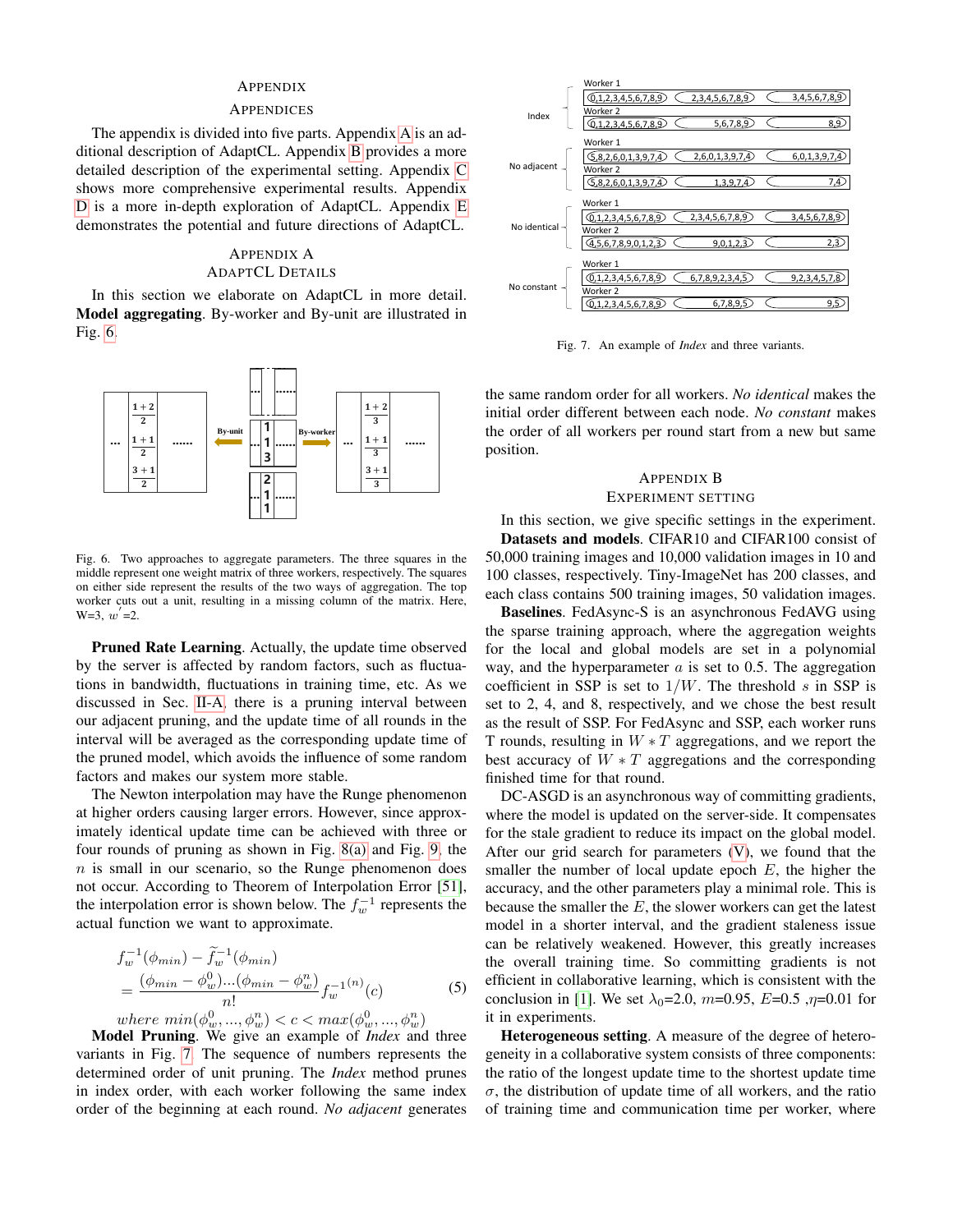| DC-ASGD-a                                     | Acc    | Time(min) |
|-----------------------------------------------|--------|-----------|
| $\lambda_0$ =2.0, m=0.95, E=2, $\eta$ =0.01   | 67.64% | 261.07    |
| $\lambda_0$ =20.0, m=0.95, E=2, $n$ =0.01     | 67.15% | 262.05    |
| $\lambda_0$ =100.0, m=0.95, E=2, $\eta$ =0.01 | 67.17% | 261.88    |
| $\lambda_0$ =1.0, m=0.95, E=2, $\eta$ =0.01   | 66.56% | 262.03    |
| $\lambda_0$ =2.0, m=0.0, E=2, n=0.01          | 66.99% | 261.52    |
| $\lambda_0$ =2.0, m=0.95, E=1, $\eta$ =0.01   | 74.08% | 521.74    |
| $\lambda_0$ =2.0, m=0.95, E=1, $\eta$ =0.1    | 75.20% | 511.64    |
| $\lambda_0$ =2.0, m=0.95, E=1, $\eta$ =0.001  | 49.65% | 486.47    |
| $\lambda_0$ =2.0, m=0.95, E=0.5, $n=0.01$     | 79.10% | 638.09    |

<span id="page-10-1"></span>TABLE V PERFORMANCE OF DC-ASGD-A ON IID CIFAR10 UNDER DIFFERENT PARAMETERS.

the first two are knowable for the server. From the server's point of view, the indicator of heterogeneity  $H$  is defined as Eq. [4.](#page-5-5)

The following describes the setting of the initial heterogeneity of the simulation. In our simulation experiments, since all workers are on the same device, the training time  $t_{train}$  of workers is not heterogeneous. So we set the bandwidth of workers differently to achieve needed heterogeneity.

First, we obtain  $t_{train}$  by measuring the sparse training time per round and calculate model size  $s_{model}$ . Second, we set the bandwidth of the fastest worker  $B_{max}$  and the ratio  $\sigma$  so that we get the update time of the slowest and fastest workers. The update time of the remaining workers is uniformly distributed between them, as shown in Eq. [6.](#page-10-2) Here, worker  $W$  is the fastest worker. Finally, we can calculate the bandwidth set for each worker by Eq. [7.](#page-10-3) The corresponding heterogeneity is as shown in Eq. [8.](#page-10-4) We use the same set of bandwidth settings for all methods of comparison.

<span id="page-10-2"></span>
$$
\phi_w = \left(\frac{2 * s_{model}}{B_{max}} + t_{train}\right) * \left(1 + \frac{\sigma - 1}{W - 1}(W - w)\right) \tag{6}
$$

<span id="page-10-3"></span>
$$
B_w = \frac{2 * s_{model}}{\phi_w - t_{train}}\tag{7}
$$

<span id="page-10-4"></span>
$$
H = 1 - \frac{1}{W - 1} \sum_{w=1}^{W - 1} \frac{1}{1 + \frac{\sigma - 1}{W - 1}(W - w)}
$$
(8)

Next, we show the bandwidth we set. For VGG16 on CIFAR10 and CIFAR100, we set bandwidth of workers as in Tab. [VI](#page-10-5) and Tab. [VII.](#page-10-6) For ResNet50 on Tiny-ImageNet, we set the bandwidth of workers as in Tab. [VIII.](#page-10-7)

| $H(\sigma)$         | Bandwidth (MB)                                                                                                     |
|---------------------|--------------------------------------------------------------------------------------------------------------------|
| 0.32(2)             | 1.63, 1.77, 1.93, 2.11, 2.34, 2.62, 2.97, 3.43, 4.07, 5                                                            |
| 0.62(5)<br>0.76(10) | 0.55, 0.60, 0.68, 0.77, 0.90, 1.07, 1.34, 1.77, 2.62, 5<br>0.25, 0.28, 0.32, 0.37, 0.44, 0.54, 0.70, 0.98, 1.64, 5 |
| 0.87(20)            | 0.12, 0.14, 0.16, 0.18, 0.22, 0.27, 0.35, 0.51, 0.94, 5                                                            |

<span id="page-10-5"></span>TABLE VI BANDWIDTH SETTING OF WORKERS WHEN  $B_{max}$ =5M (VGG16).

Configurations We build AdaptCL using PyTorch, and experiment on NVIDIA V100. In our experiments,  $W = 10$ ,

| $H(\sigma)$                                                                   | Bandwidth (MB)                                                                                                                                                                                                                   |  |  |  |  |
|-------------------------------------------------------------------------------|----------------------------------------------------------------------------------------------------------------------------------------------------------------------------------------------------------------------------------|--|--|--|--|
| 0.32(2)<br>0.62(5)<br>0.76(10)<br>0.87(20)                                    | 3.6, 4.0, 4.5, 5.14, 6.0, 7.1, 8.78, 11.48, 16.61, 30<br>1.0, 1.12, 1.27, 1.47, 1.75, 2.15, 2.8, 4.0, 7.1, 30<br>0.45, 0.50, 0.57, 0.67, 0.8, 1.0, 1.3, 2.0, 3.6, 30<br>0.21, 0.24, 0.27, 0.32, 0.38, 0.48, 0.63, 0.94, 1.83, 30 |  |  |  |  |
| <b>TABLE VII</b><br>BANDWIDTH SETTING OF WORKERS WHEN $B_{max}$ =30M (VGG16). |                                                                                                                                                                                                                                  |  |  |  |  |

<span id="page-10-6"></span>

| $H(\sigma)$ | Bandwidth (MB)                                                     |
|-------------|--------------------------------------------------------------------|
| 0.32(2)     | 0.997, 1.095, 1.213, 1.360, 1.547, 1.796, 2.138, 2.642, 3.458, 5.0 |
|             | <b>TABLE VIII</b>                                                  |

<span id="page-10-7"></span>BANDWIDTH SETTING OF WORKERS WHEN  $B_{max}$ =5M (RESNET50).

 $PI = 10$ ,  $\alpha = 2$ ,  $\beta = 1.0$ . For CIFAR10 and CIFAR100,  $T =$ 150,  $E = 2$ . For Tiny-ImageNet,  $T = 250$ ,  $E = 1$ . We use a learning rate of 0.01 and 0.1 for CIFAR and ImageNet, and a mini-batch size of 64 for both. The weight decay in sparse training is set to 5e-4. We adopt the same method in [\[22\]](#page-7-28) to set sparse coefficient  $\lambda$  by sparsification strength. Sparsification strength is set to 0.9 for CIFAR10, IID CIFAR100 and 0.1 for the others. For VGG16, we do not prune the last fully connected layer. For ResNet50, we do not prune the first convolutional layer and the last layer of each residual block.

| round                | pruned rate                                                                                                                                                    |
|----------------------|----------------------------------------------------------------------------------------------------------------------------------------------------------------|
| 10<br>20<br>30<br>40 | $0.5, 0.3, 0.2, 0.3, 0.3, 0.2, 0.3, 0.2, 0.2, 0.0$<br>$0.3, 0.2, 0.2, 0.2, 0.3, 0.3, 0.2, 0.2, 0.2, 0.0$<br>$0.2, 0.1, 0.1, 0.1, 0.2, 0.2, 0.1, 0.0, 0.1, 0.0$ |
|                      |                                                                                                                                                                |

TABLE IX PRUNED RATE OF WORKERS.

<span id="page-10-8"></span>Pruned rate setting. Due to fluctuations in training time, the pruned rate learning algorithm may give different pruned rates. Even with the same bandwidth settings, the final retention ratio of each worker's model is not precisely the same. For a fair comparison of different pruning positions, pruning methods, and model aggregation methods, we set the pruned rate per worker per round before the experiment, as shown in Tab. [IX.](#page-10-8)

#### <span id="page-10-0"></span>APPENDIX C RESULTS OF ADAPTCL

In this section, we show the detailed results of AdaptCL for different datasets with different heterogeneity.

Supplementary analysis. As we can see from Fig. [3\(a\),](#page-5-7) in addition to our approach, FedAVG-S achieves the highest accuracy due to its ability to take full advantage of all the data compared to the asynchronous approach. In the asynchronous approach, especially the completely asynchronous approach, i.e., FedAsync-S and DC-ASGD, they try to mitigate the gradient staleness issue somehow. However, essentially, the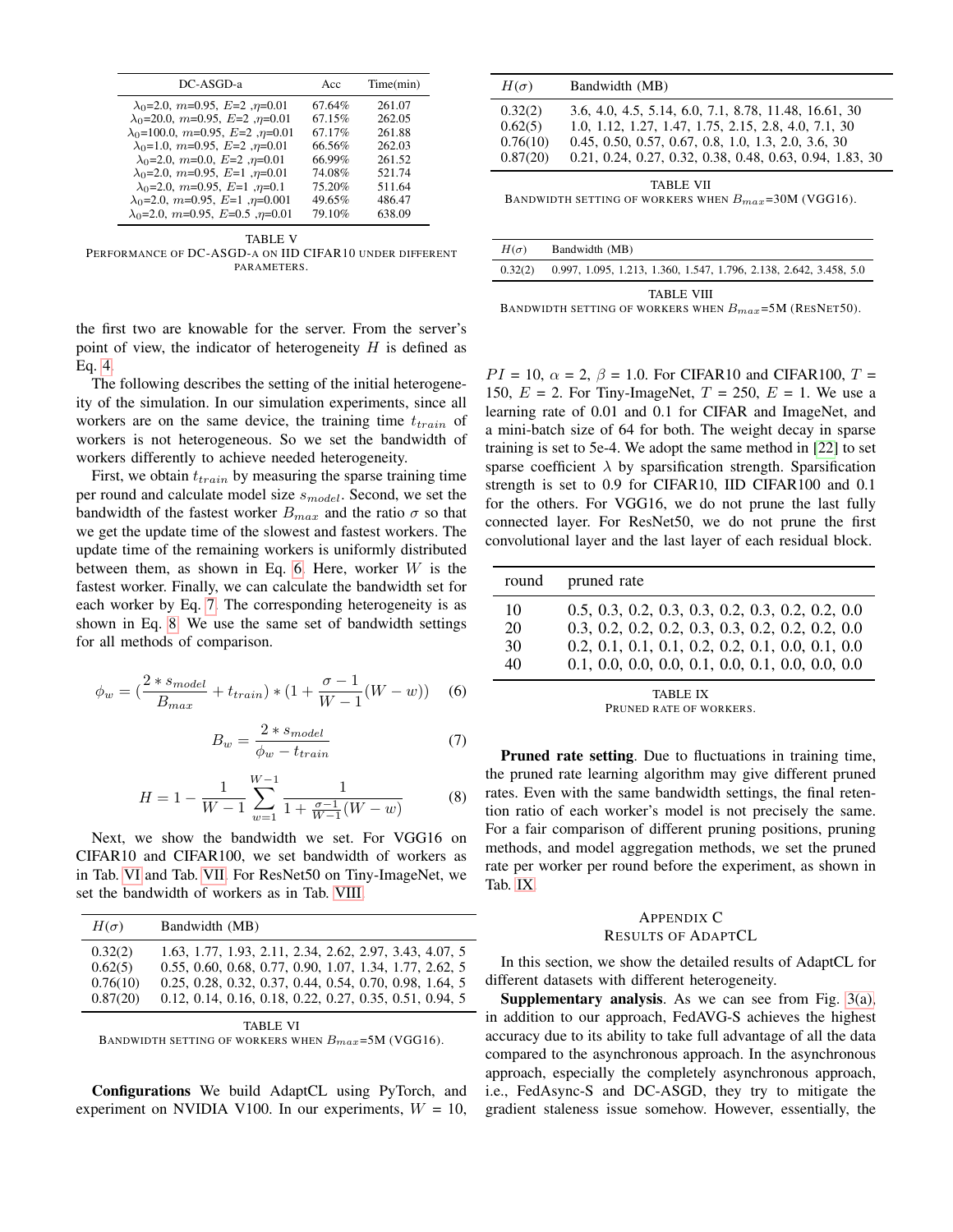| $H(\sigma)$ |                  |       | $B_{max}=5$          |                      |                  |       | $B_{max}=30$         |                      |
|-------------|------------------|-------|----------------------|----------------------|------------------|-------|----------------------|----------------------|
|             | $\Delta Acc(\%)$ | Time  | Param $(\downarrow)$ | FLOPs $(\downarrow)$ | $\Delta Acc(\%)$ | Time  | Param $(\downarrow)$ | FLOPs $(\downarrow)$ |
| 0.32(2)     | $+0.17$          | 1.63x | 29.94M(47.64%)       | 287.74M(54.23%)      | $+0.01$          | 1.67x | 27.71M(51.55%)       | 267.94M(57.37%)      |
| 0.62(5)     | $-0.03$          | 3.07x | 18.56M(67.56%)       | 191.83M(69.48%)      | $-0.2$           | 2.92x | $14.00M(75.51\%)$    | 170.34M(72.90%)      |
| 0.76(10)    | $-0.4$           | 4.62x | 12.80M(77.62%)       | 157.97M(74.87%)      | $-0.53$          | 4.54x | 10.13M(82.29%)       | 142.73M(77.29%)      |
| 0.87(20)    | $-0.5$           | 6.19x | 10.08M(82.37%)       | 140.11M(77.71%)      | $-1.38$          | 6.06x | 8.16M(85.73%)        | 124.11M(80.26%)      |

TABLE X

PERFORMANCE OF ADAPTCL ON CIFAR10 (IID) COMPARING TO FEDAVG-S UNDER DIFFERENT HETEROGENEITY.

<span id="page-11-0"></span>

| $H(\sigma)$                    |                              |                         | $B_{max}=5$                                        |                                                       |                              |                         | $B_{max}=30$                                      |                                                       |
|--------------------------------|------------------------------|-------------------------|----------------------------------------------------|-------------------------------------------------------|------------------------------|-------------------------|---------------------------------------------------|-------------------------------------------------------|
|                                | $\Delta Acc(\%)$             | Time                    | Param $(\downarrow)$                               | FLOPs $(\downarrow)$                                  | $\Delta Acc(\%)$             | Time                    | Param $(\downarrow)$                              | FLOPs $(\downarrow)$                                  |
| 0.32(2)<br>0.62(5)<br>0.76(10) | $+1.3$<br>$+0.32$<br>$+0.92$ | 1.78x<br>3.15x<br>4.85x | 29.94M(47.65%)<br>18.73M(67.25%)<br>13.37M(76.62%) | 262.78M(58.20%)<br>198.80M(68.37%)<br>160.44M(74.48%) | $+0.56$<br>$+0.4$<br>$+0.01$ | 1.35x<br>3.10x<br>4.59x | 36.47M(36.23%)<br>12.99M(77.29%)<br>9.93M(82.63%) | 340.41M(45.85%)<br>159.70M(74.59%)<br>141.72M(77.46%) |
| 0.87(20)                       | $-0.04$                      | 6.20x                   | $10.60M(81.46\%)$                                  | 143.97M(77.24%)                                       | $-0.56$                      | 6.33x                   | 8.04M(85.95%)                                     | 120.38M(80.85%)                                       |

TABLE XI

PERFORMANCE OF ADAPTCL ON CIFAR10 (NON-IID,  $s=80$ ) COMPARING TO FEDAVG-S UNDER DIFFERENT HETEROGENEITY.

<span id="page-11-1"></span>

| $H(\sigma)$ |                  |       | $B_{max}=5$          |                      |                  |       | $B_{max}=30$         |                      |
|-------------|------------------|-------|----------------------|----------------------|------------------|-------|----------------------|----------------------|
|             | $\Delta Acc(\%)$ | Time  | Param $(\downarrow)$ | FLOPs $(\downarrow)$ | $\Delta Acc(\%)$ | Time  | Param $(\downarrow)$ | FLOPs $(\downarrow)$ |
| 0.32(2)     | $+0.52$          | 1.63x | 25.28M(55.93%)       | 248.26M(60.51%)      | $-0.09$          | 1.50x | 32.37M(43.57%)       | 315.60M(49.80%)      |
| 0.62(5)     | $-0.88$          | 3.09x | 17.48M(69.53%)       | 186.73M(70.30%)      | $-2.31$          | 3.16x | 12.18M(78.76%)       | 150.97M(75.99%)      |
| 0.76(10)    | $-1.78$          | 4.62x | 13.08M(77.20%)       | 160.13M(74.53%)      | $-2.62$          | 4.56x | 10.43M(81.82%)       | 136.27M(78.33%)      |
| 0.87(20)    | $-3.79$          | 6.17x | 10.35M(81.96%)       | 136.36M(78.31%)      | $-4.9$           | 6.02x | $8.57M(85.07\%)$     | 121.74M(80.64%)      |

TABLE XII PERFORMANCE OF ADAPTCL ON CIFAR100 (IID) COMPARING TO FEDAVG-S UNDER DIFFERENT HETEROGENEITY.

<span id="page-11-2"></span>

| $H(\sigma)$                                | $B_{max}=5$                              |                                  |                                                                          | $B_{max}=30$                                                             |                                          |                                  |                                                                              |                                                                             |
|--------------------------------------------|------------------------------------------|----------------------------------|--------------------------------------------------------------------------|--------------------------------------------------------------------------|------------------------------------------|----------------------------------|------------------------------------------------------------------------------|-----------------------------------------------------------------------------|
|                                            | $\Delta Acc(\%)$                         | Time                             | Param $(\downarrow)$                                                     | FLOPs $(\downarrow)$                                                     | $\Delta Acc(\%)$                         | Time                             | Param $(\downarrow)$                                                         | FLOPs $(\downarrow)$                                                        |
| 0.32(2)<br>0.62(5)<br>0.76(10)<br>0.87(20) | $+0.18$<br>$-0.68$<br>$-1.11$<br>$-0.72$ | 1.81x<br>3.09x<br>4.80x<br>6.19x | $28.69M(50.00\%)$<br>18.37M (67.98%)<br>13.46M(76.54%)<br>10.22M(82.18%) | 262.89M(58.18%)<br>191.87M(69.48%)<br>162.63M(74.13%)<br>137.18M(78.18%) | $+0.11$<br>$-0.13$<br>$-2.57$<br>$-2.23$ | 1.72x<br>3.03x<br>4.55x<br>5.86x | 18.11M(68.43%)<br>$12.37M(78.44\%)$<br>$9.75M(83.00\%)$<br>8.93M $(84.44\%)$ | 193.70M(69.19%)<br>151.68M(75.87%)<br>132.64M(78.90%)<br>$125.12M(80.10\%)$ |

TABLE XIII

<span id="page-11-3"></span>PERFORMANCE OF ADAPTCL ON CIFAR100 (NON-IID, s=80) COMPARING TO FEDAVG-S UNDER DIFFERENT HETEROGENEITY.

information learned from the data on the slow workers is insufficient, which leads to the knowledge of this part of the data not being well integrated into the global model. In SSP, the server needs to do  $W * T$  aggregations (the server only needs to do  $T$  aggregations in FedAVG). The worker may encounter the server is updating the model when it submits the model, so it needs to wait and cause the overall time of SSP to increase.

The reason for the slight drop in accuracy of the experiments on the Tiny-ImageNet we consider is related to not pruning the last layer of each resnet block. We will try a better way of cropping later to improve the performance on ResNet model.

Detailed results. We use four evaluation metrics for comparison, including reduction of top-1 test accuracy ( $\Delta$ Acc), total training acceleration (Time), reduction of average parameter sizes of all worker models (Param), and reduction of average FLOPs of all worker models (FLOPs). We report the results of IID CIFAR10, Non-IID CIFAR10, IID CIFAR100 and Non-IID CIFAR100 in Tab. [X,](#page-11-0) Tab. [XI,](#page-11-1) Tab. [XII](#page-11-2) and Tab. [XIII,](#page-11-3) respectively.

From the results, AdaptCL achieves good performance in various heterogeneous environments and datasets. We can find that the reduction of time and the reduction of parameters are basically the same, which indicates that the reduction of update time in the experimental simulation environment relies mainly on the reduction of communication time.

The performance at maximum bandwidth  $B_{max} = 5MB$ outperforms the performance at  $B_{max} = 30MB$ . Because the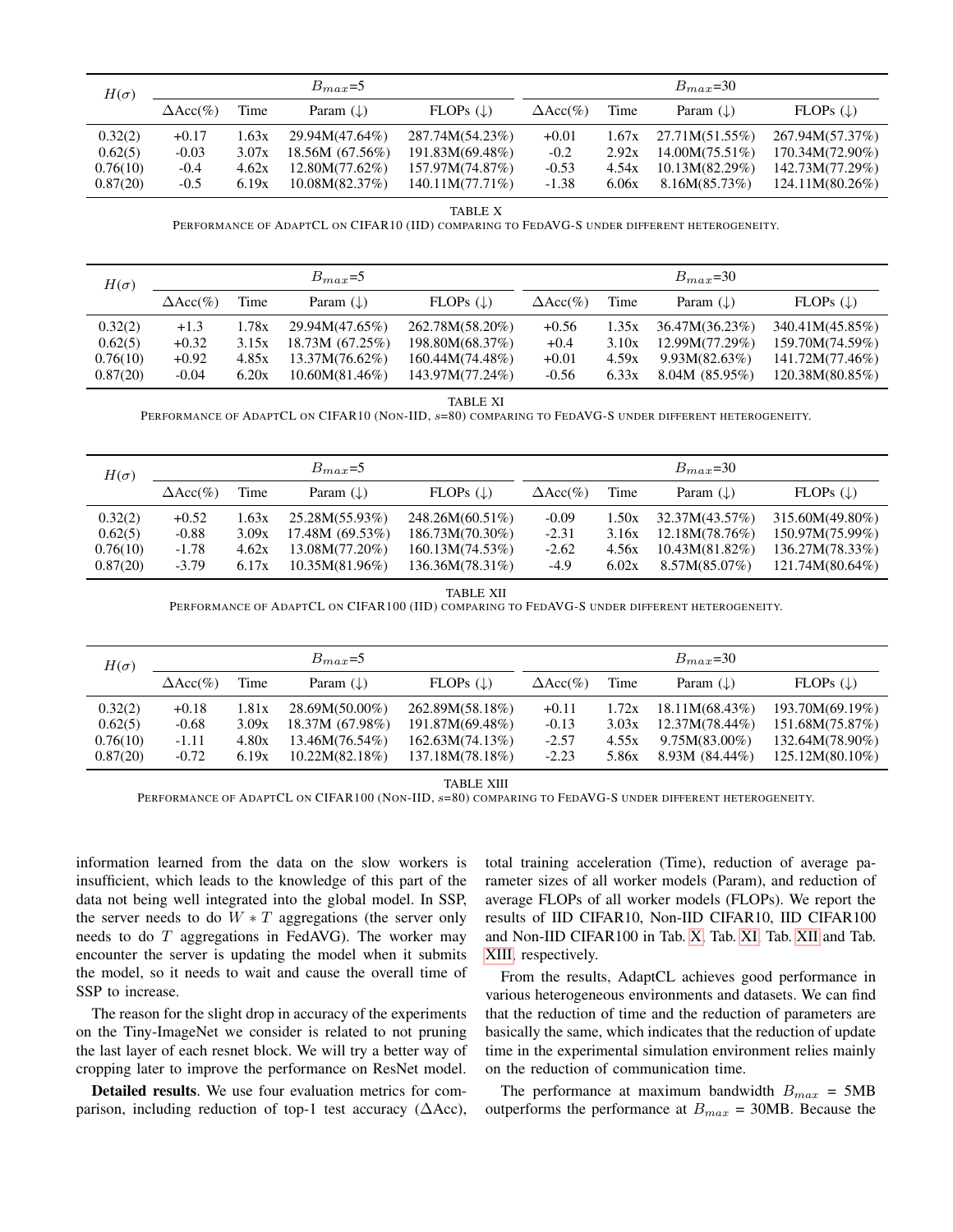communication time accounts for a larger percentage of the update time when  $B_{max} = 5MB$ . Considering that training time is less sensitive to the pruning in our experiments (as shown in Fig[.11\)](#page-13-1), fewer parameters can be pruned to reduce the update time and resolve the heterogeneity problem when  $B_{max} = 30MB$ .

## <span id="page-12-0"></span>APPENDIX D INTERNAL PERFORMANCE OF ADAPTCL

In this section, we add a description of the mechanism inside AdaptCL.

<span id="page-12-1"></span>

<span id="page-12-3"></span>Fig. 8. Internal performance of AdaptCL (H=0.32, a: CIFAR10, Non-IID, s=80, b: CIFAR100, Non-IID, s=80).

Internal mechanism of AdaptCL. The previous experimental results show that AdaptCL outperforms the other methods, and next, we analyze the reasons for the good results from the internal mechanism of AdaptCL. The update time of each round is illustrated in Fig. [8\(a\),](#page-12-1) where AdaptCL starts with the same amount of time as FedAVG-S and then gradually decreases with subsequent pruning. Finally, the update time of each round stabilizes in early rounds. Moreover, we selected six workers to show their average update time during the first four pruning intervals, as shown in Fig. [8\(b\).](#page-12-3) As training proceeds, the pruned rate learning algorithm assigns an adaptive pruned rate to each worker, and the update time of all workers gradually tends to the fastest worker. Meanwhile, the heterogeneity of update time between workers rapidly decreases. There are no more draggers in the system by internal adjusting, and the system's efficiency increases dramatically.

Environmental heterogeneity. In AdaptCL, the heterogeneity of update time between workers rapidly decreases and stabilizes quickly regardless of the initial degree of heterogeneity (Fig. [9\)](#page-12-2). This reflects that our pruned rate learning algorithm can dynamically give an adaptive pruned rate to make the worker update time converge to the minimum update time.

Remaining network. We choose two workers (worker two and worker four in Tab. [IX\)](#page-10-8) with identical pruned rates per round to compare their remaining networks' similarity. We define the similarity by the mean value of the ratio of the intersection size of units per layer to the union size of units per layer, as in Eq. [3.](#page-4-1) We do not calculate the similarity of the unpruned layers. We next explore the effect of data



<span id="page-12-2"></span>Fig. 9. Heterogeneity of update time.



<span id="page-12-4"></span>Fig. 10. The remaining networks become similar as the pruning proceeds (CIFAR100).

distribution and pruning position on the similarity of the remaining network.

As we can see in Fig. [10,](#page-12-4) in both the IID and Non-IID cases, the similarity between the remaining networks of the two workers gradually increases as the pruning continues. This means that even though the data types of the workers are different, high-importance units are similar. However, the similarity of the remaining networks in Non-IID is still lower than in the IID case. In both the IID and Non-IId cases, the similarity of the remaining networks is higher when pruning is placed before local training ( $\beta$ =0.0). Different workers have just received the same global model parameters and are likely to prune the same units. In contrast, the similarity of the remaining networks is lower when pruning is placed after local training  $(\beta=1.0)$ .

**Pruning interval**  $PI$ . A smaller pruning interval means, on the one hand, that AdaptCL can unify all worker update time at an earlier time, leading to a shorter overall training time, and a pruned model can have more time to recover. On the other hand, a smaller interval between cuts may result in the model being cut again before it recovers, leading to a decrease in accuracy, and the estimated update time of a model is more likely to receive random factors. We report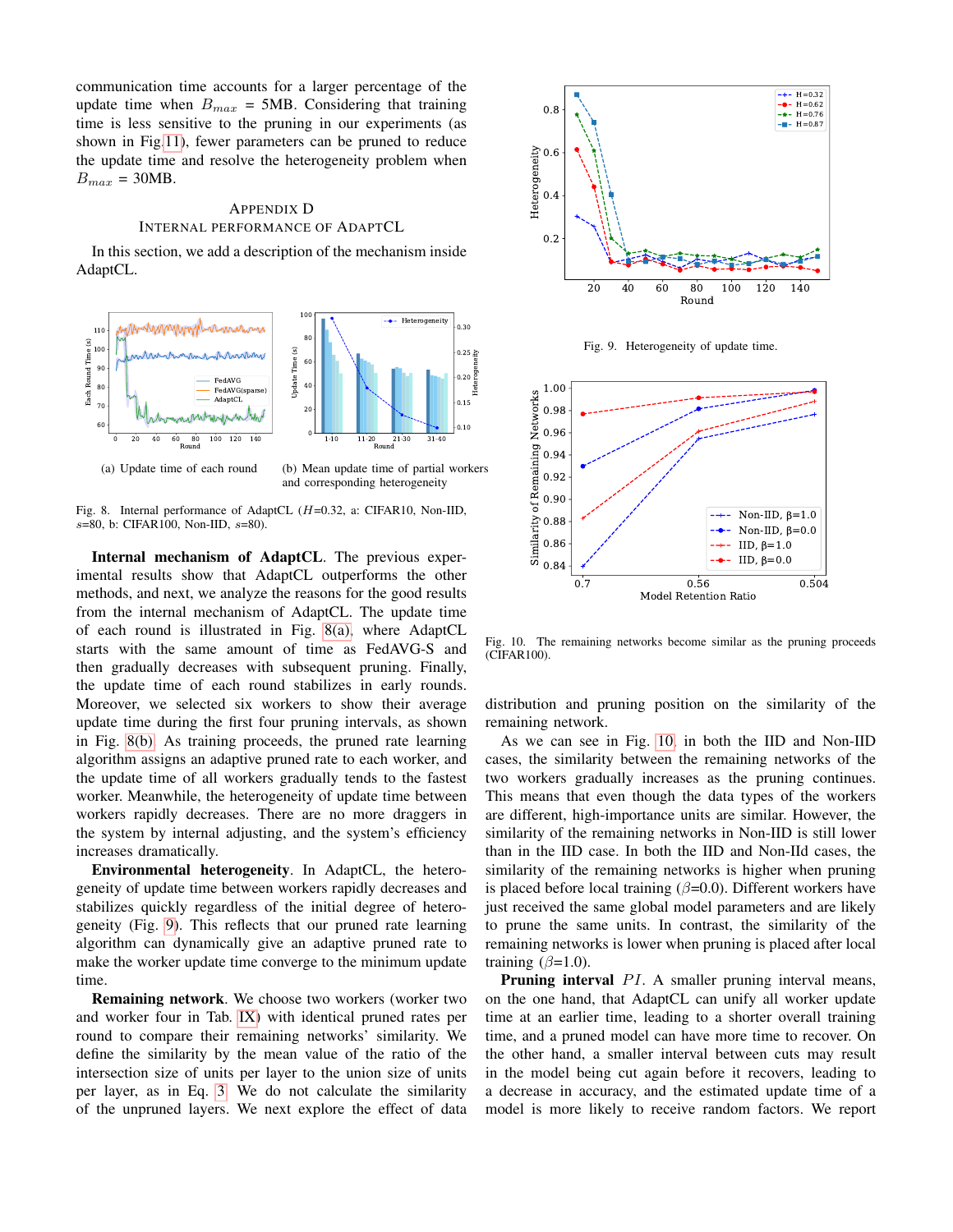| Dataset  | PI      | $IID(s=0)$     |                  | Non-IID $(s=80)$ |                  |
|----------|---------|----------------|------------------|------------------|------------------|
|          |         | $Acc(\%)$      | Time(min)        | $Acc(\%)$        | Time(min)        |
| CIFAR10  | 5<br>10 | 87.38<br>87.35 | 153.82<br>171.80 | 81.07<br>80.9    | 155.89<br>157.58 |
| CIFAR100 | 5<br>10 | 61.23<br>62.17 | 154.07<br>152.45 | 51.97<br>51.85   | 156.56<br>154.32 |
|          |         |                | TABLE XIV        |                  |                  |

<span id="page-13-2"></span>PERFORMANCE OF ADAPTCL UNDER DIFFERENT PRUNING INTERVALS.

the results of the smaller pruning interval together with the previous results in the Tab. [XIV.](#page-13-2) As we can see, better results are achieved with small pruning intervals, i.e., an improvement in both accuracy and time reduction. This indicates that using a small pruning interval is more suitable in the case of small update time fluctuations.

# <span id="page-13-0"></span>APPENDIX E FURTHER ENHANCEMENTS OF ADAPTCL

In this section we discuss some of the ways in which AdaptCL can be further enhanced.



<span id="page-13-1"></span>Fig. 11. Sensitivity of model training time to pruning on different devices.

Training sensitivity. As shown in Fig. [11,](#page-13-1) the sensitivity of model training time to pruning varies significantly across devices. On GPU, the training time does not change significantly after pruning, which means more parameters need to be pruned to reduce the communication time to achieve the desired update time. However, on the CPU, the training time is more sensitive to pruning. In the same heterogeneous environment, to achieve the same low heterogeneity, the workers running on the CPU do not have to prune many parameters so that the model retention is larger and the accuracy is higher.

We report the results of CIFAR10 training on CPU in Tab. [XV](#page-13-3) and Tab. [XVI.](#page-13-4) As we can see, the workers training on the CPU cut off fewer parameters on average, and the slowest worker's model is much larger than the model of the slowest worker on GPU. Thus the accuracy is also higher on the CPU. Especially, the accuracy is even 4% higher in the Non-IID case. Because the model of the slowest worker running on GPU is small, resulting in the class data it has not being fully

| $H$ (device) | $Acc(\%)$ | Param $(\downarrow)$ | Minimun Param |
|--------------|-----------|----------------------|---------------|
| $0.76$ (GPU) | 86.78%    | 76.62%               | $6.98\%$      |
| $0.62$ (GPU) | 87.15%    | 67.56%               | $12.91\%$     |
| $0.70$ (CPU) | 87.22%    | 45.34%               | 32.98%        |

TABLE XV

<span id="page-13-3"></span>EXPERIMENTAL RESULTS ON DIFFERENT DEVICE (CIFAR10, IID).

| $H$ (device) | $Acc(\%)$ | Param $(\downarrow)$ | Minimun Param |
|--------------|-----------|----------------------|---------------|
| $0.62$ (GPU) | 79.92%    | 67.25%               | $11.42\%$     |
| $0.32$ (GPU) | 80.90%    | 47.65%               | 26.28%        |
| $0.52$ (CPU) | 85.21\%   | 41.05%               | 31.63%        |

TABLE XVI

<span id="page-13-4"></span>EXPERIMENTAL RESULTS ON DIFFERENT DEVICE (CIFAR10, NON-IID,  $s=80$ ).

utilized, while the other workers do not have much data in that class.

In more realistic scenarios, where edge workers are often not equipped with chips like GPU, training time is more sensitive to pruning. This means that AdaptCL can work better in realistic scenarios.

| Sparsity | $Acc(\%)$ | Param Compression | Time (min) |
|----------|-----------|-------------------|------------|
| 0.0      | 80.90%    | $0.00\%$          | 157.60     |
| 0.7      | 81.49%    | 31.90%            | 150.31     |
| 0.9      | 81.95%    | 76.05%            | 140.93     |
| 0.99     | 79.55%    | 95.92%            | 136.76     |

TABLE XVII

<span id="page-13-5"></span>EXPERIMENTAL RESULTS OF ADAPT+DGC (CIFAR10, NON-IID,  $s=80$ ). SPARSITY REPRESENTS THE RATIO OF UNCOMMITTED WEIGHTS.

Combine with other methods. Our approach allows different capability workers to take on different amounts of tasks, thus unifying the update time for all workers. As we can see from Fig. [8\(a\)](#page-12-1) and Fig. [9,](#page-12-2) AdaptCL achieves uniformity requires only three or four pruning intervals. After unification, our approach can also be combined with various local improvement methods that aim to accelerate single-round model commitment (as discussed in Sec. [II-B\)](#page-1-1).

DGC [\[11\]](#page-7-22) reduces the communication overhead by committing only some of the most important gradients, and the uncommitted gradients are accumulated locally until a certain threshold is reached. A series of methods such as *momentum corelation* and *momentum factor masking* are designed to solve the problems caused by uncommitted gradients. We use DGC to compress weights and report the AdaptCL+DGC results in Tab. [XVII.](#page-13-5) As we can see, moderate weight compression not only shortens the training time but also brings an accuracy improvement (e.g., 1% accuracy improvement with 10.58% time saving when the compression is 76.05%).

This means that our approach can address the global cause (as discussed in Sec. [II-B\)](#page-1-1) that affects the efficiency of col-